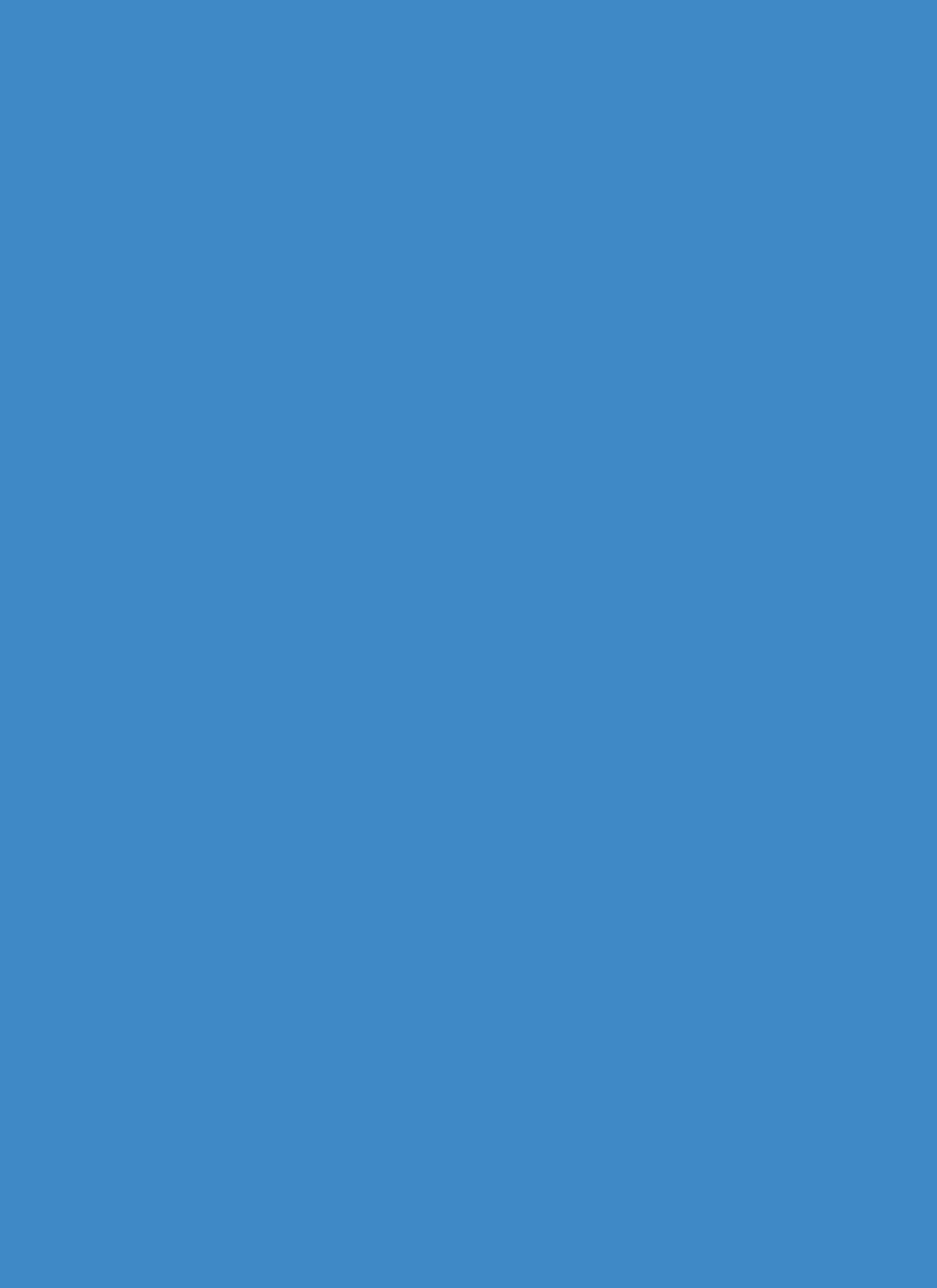# About the authors

### **Craig A. Giffi**

**Craig A. Giffi** is vice chairman and a principal with Deloitte LLP and the US Automotive and Industrial Products industry leader.

### **Bharath Gangula**

**Bharath Gangula** is a manager with Deloitte Services LP and a subject matter specialist with the Manufacturing Competitiveness Initiative.

### **Pandarinath Illinda**

**Pandarinath Illinda** is a senior analyst with Deloitte Support Services India Pvt Ltd.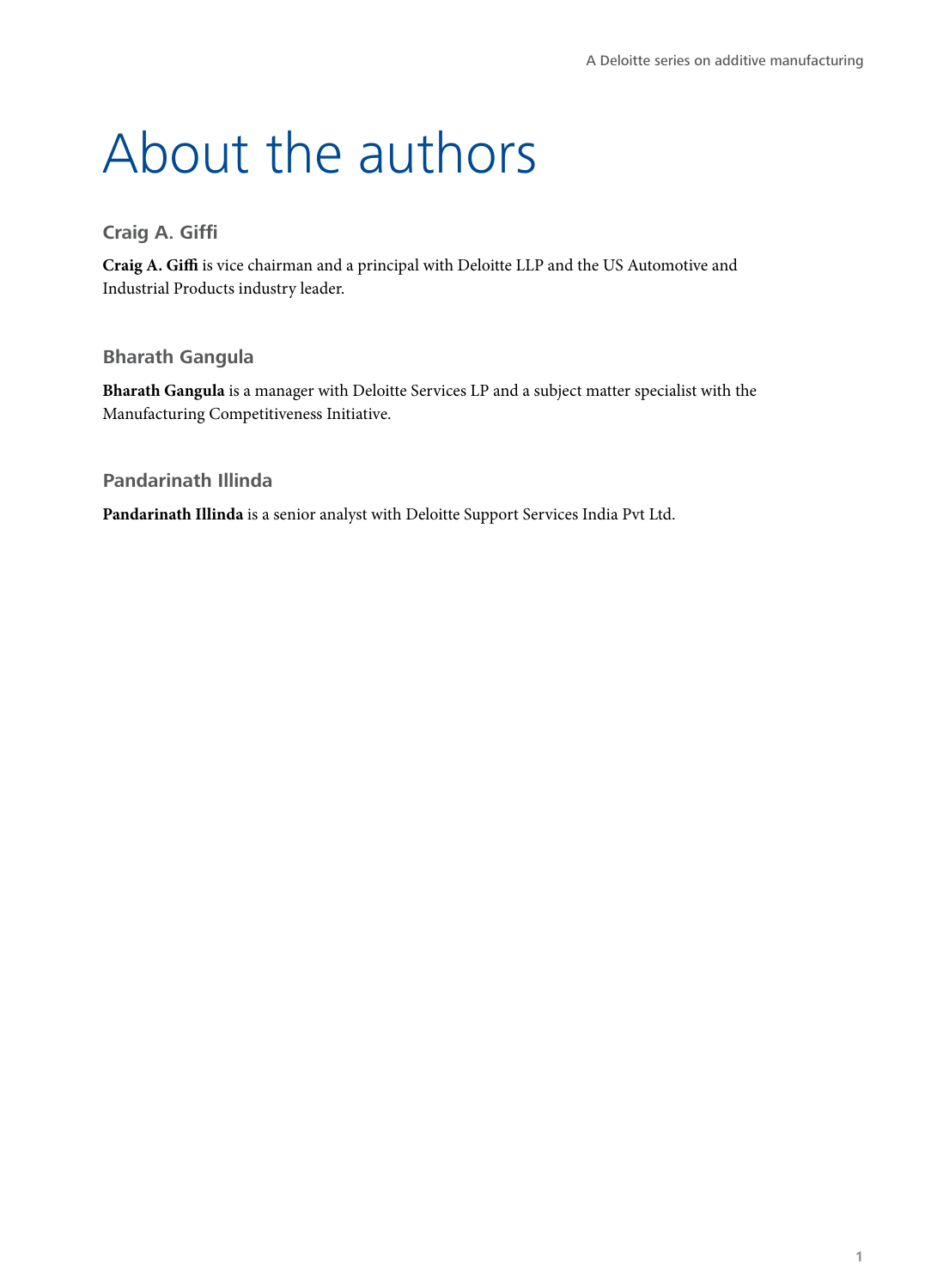# **Contents**

Introduction | 3

The role of AM in driving competitiveness | 4

Understanding the four AM adoption paths and value drivers | 5

Path I: Current AM path in the automotive industry  $\parallel$  7

Paths III and IV: Future paths of AM in driving performance and growth | 9

Now and beyond: Where is AM headed? | 13

Drivers and challenges in AM's adoption in the automotive industry | 15

The road ahead | 18

Endnotes | 21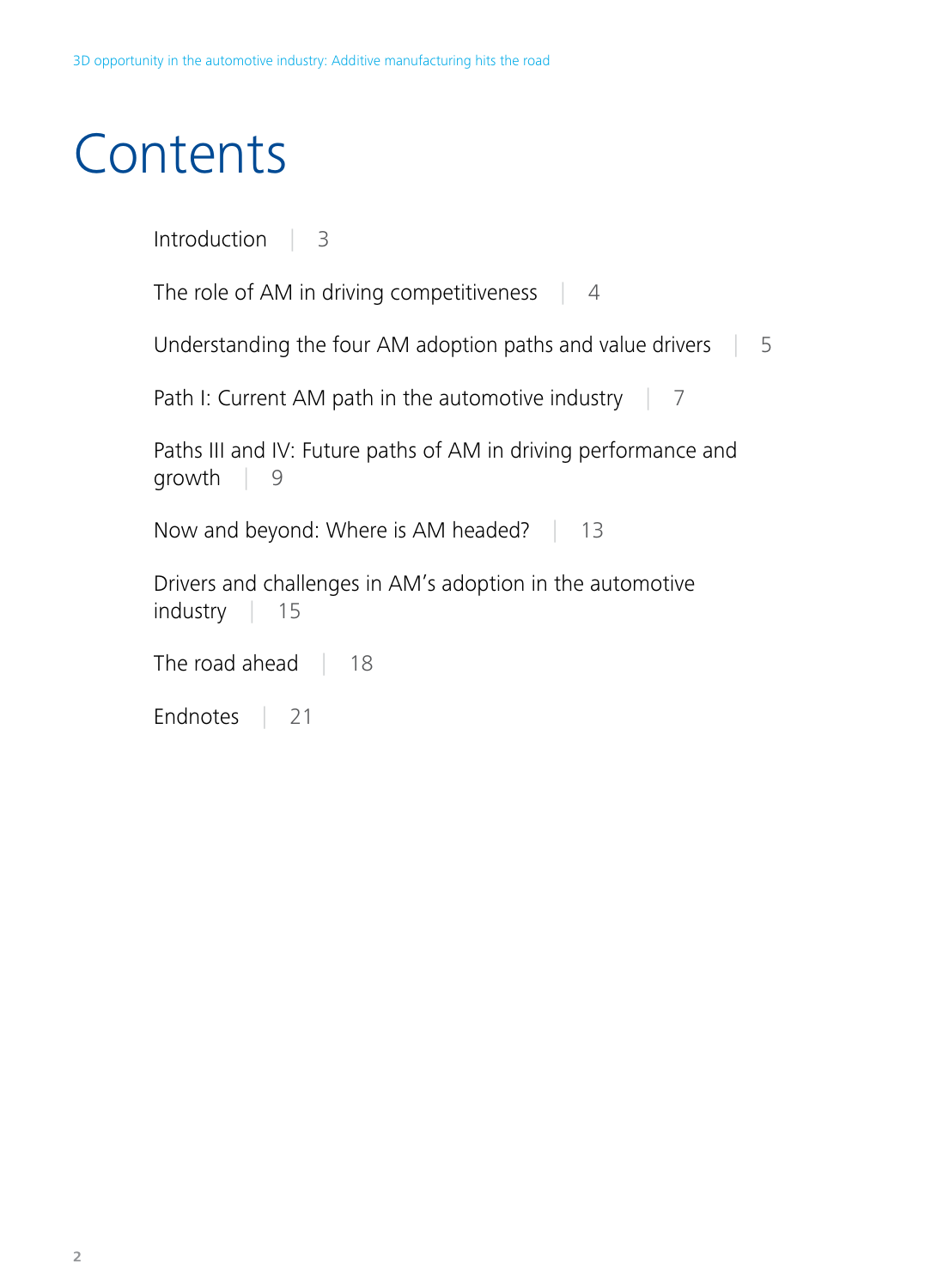## Introduction

**S**IGNIFICANT advances in additive manufacturing (AM) technologies, commonly known as 3D printing, over the past decade have transformed the potential ways in which products are designed, developed, manufac-

as well as alter traditional manufacturing and supply chain pathways.

In this report, we not only look at how AM can improve the competitive position of automakers but also explore the four paths

tured, and distributed.1 For the automotive industry, these advances have opened doors for newer designs; cleaner, lighter, and safer products; shorter lead times; and lower costs. While automotive original equipment manufacturers

For the automotive industry, these advances have opened doors for newer designs; cleaner, lighter, and safer products; shorter lead times; and lower costs.

(OEMs) and suppliers primarily use AM for rapid prototyping, the technical trajectory of AM makes a strong case for its use in product innovation and high-volume direct manufacturing in the future. New developments in AM processes, along with related innovations in fields such as advanced materials, will benefit production within the automotive industry

OEMs and suppliers can take to more broadly apply AM. We also explore the drivers supporting the use of AM and the potential challenges impeding its large-scale adoption in the automotive industry. For a detailed view on the different groups of technologies under the AM umbrella, refer to *The 3D opportunity primer: The basics of additive manufacturing*. 2

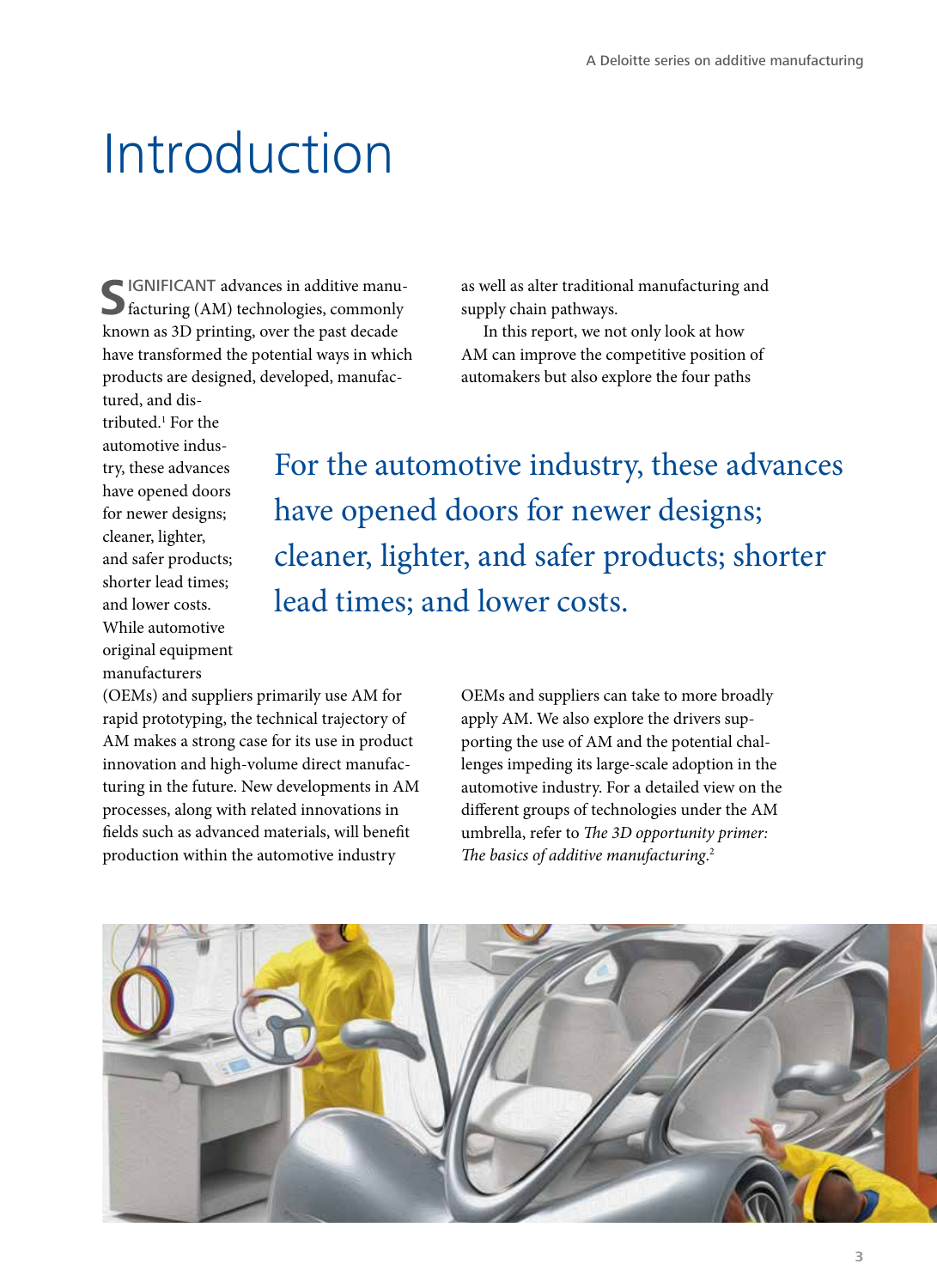# The role of AM in driving competitiveness

**G**LOBAL automotive manufacturing has high barriers to entry, especially at the top where the four largest OEMs accounted for a third of the global industry revenue of over \$2 trillion in 2013.3 On the other hand, the \$1.5 trillion parts and accessories manufacturing sector is characterized by high competition among a large number of smaller players.4 To survive and succeed in such an environment, companies should focus on specific capabilities that can lead to greater competitiveness.<sup>5</sup> As authors, we believe there are two areas where AM will have the greatest influence on competition between automakers and potentially be a game changer:

1. **As a source of product innovation:** AM can produce components with fewer design restrictions that often constrain more traditional manufacturing processes. This flexibility is extremely useful while manufacturing products with custom features, making it possible to add improved functionalities such as integrated electrical wiring (through hollow structures), lower weight (through lattice structures), and complex geometries that are not possible through traditional processes.6 Furthermore, new AM technologies are increasingly able to produce multimaterial printed parts with individual properties such as variable strength and electrical conductivity. These AM processes play an important role in creating faster, safer, lighter, and more efficient vehicles of the future.

### 2. **As a driver of supply chain transformation**: By eliminating the need for new tooling and directly producing final parts, AM cuts down on overall lead time, thus improving market responsiveness. In addition, since AM generally uses only the material that is necessary to produce a component, using it can drastically reduce scrap and drive down material usage. Furthermore, AM-manufactured lightweight components can lower handling costs, while on-demand and on-location production can lower inventory costs. Finally, AM can support decentralized production at low to medium volumes. All these AM capabilities combined allow companies to drive significant change within the supply chain—including cost reductions and the improved ability to manufacture products closer to customers, reduce supply chain complexity, and better serve consumer segments and markets without the need for extensive capital deployment.

Together, product innovation and supply chain transformation have the potential to alter the business models of automotive companies. The extent to which the potential offered by AM is harnessed depends on the path chosen by individual companies. Four possible paths and their impact are described in the following framework (figure 1).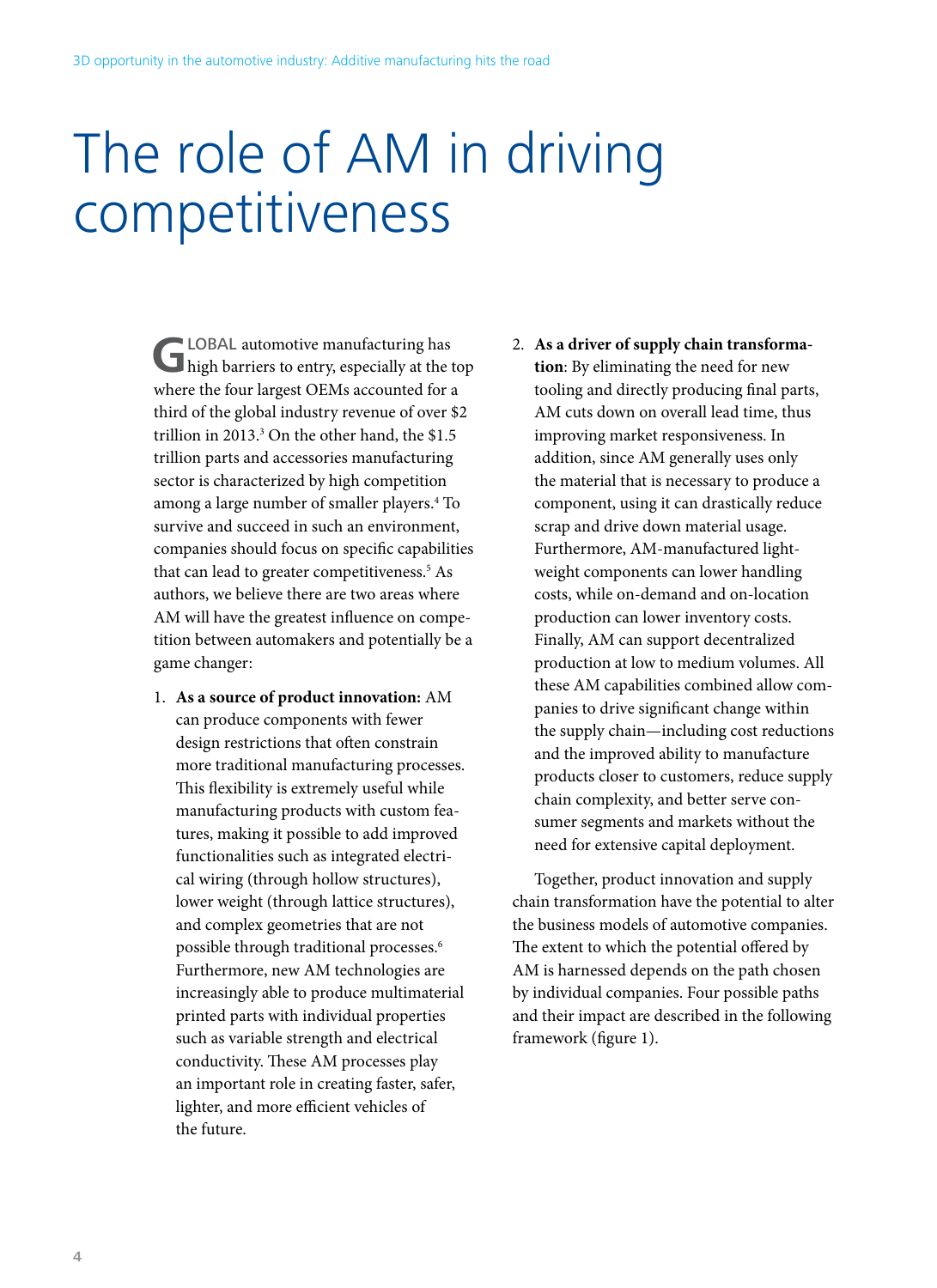# Understanding the four AM adoption paths and value drivers

**T**HE value from AM is in its ability to break two fundamental performance trade-offs: **Capital versus scale** and **capital versus scope**. 7 On one hand, by reducing the capital required to achieve manufacturing economies of scale, AM lowers the minimum efficient scale required for production. On the other hand, AM facilitates an increase in flexibility and increases the scope, or variety of products that a given capital can produce.

Achieving scale with less capital has the potential to impact how supply chains are

configured, while achieving greater product scope with less capital has the potential to impact product designs.

Our view of the strategic impact of AM relies on understanding the ways in which the technology breaks trade-offs between capital and economies of scale and scope. Based on this understanding, we have developed an AM framework that identifies the tactical paths companies can follow as they seek business value using AM. This framework is summarized in figure 1.

AM is an important technology innovation whose roots go back nearly three decades. Its importance is derived from its ability to break existing performance trade-offs in two fundamental ways. First, AM reduces the capital required to achieve economies of scale. Second, it increases flexibility and reduces the capital required to achieve scope.

**Capital versus scale:** Considerations of minimum efficient scale shape the supply chain. AM has the potential to reduce the capital required to reach minimum efficient scale for production, thus lowering the barriers to entry to manufacturing for a given location.

**Capital versus scope:** Economies of scope influence how and what products can be made. The flexibility of AM facilitates an increase in the variety of products a unit of capital can produce, reducing the costs associated with production changeovers and customization and/or the overall amount of capital required.

Changing the capital versus scale relationship has the potential to impact how supply chains are configured, while changing the capital versus scope relationship has the potential to impact product designs. These impacts present companies with choices on how to deploy AM across their businesses.

The four tactical paths that companies can take are outlined in the framework below:

Path I: Companies do not seek radical alterations in either supply chains or products, but may explore AM technologies to improve value delivery for current products within existing supply chains.

**Path II:** Companies take advantage of scale economics offered by AM as a potential enabler of supply chain transformation for the products they offer.

Path III: Companies take advantage of the scope economics offered by AM technologies to achieve new levels of performance or innovation in the products they offer.

**Path IV:** Companies alter both supply chains and products in the pursuit of new business models.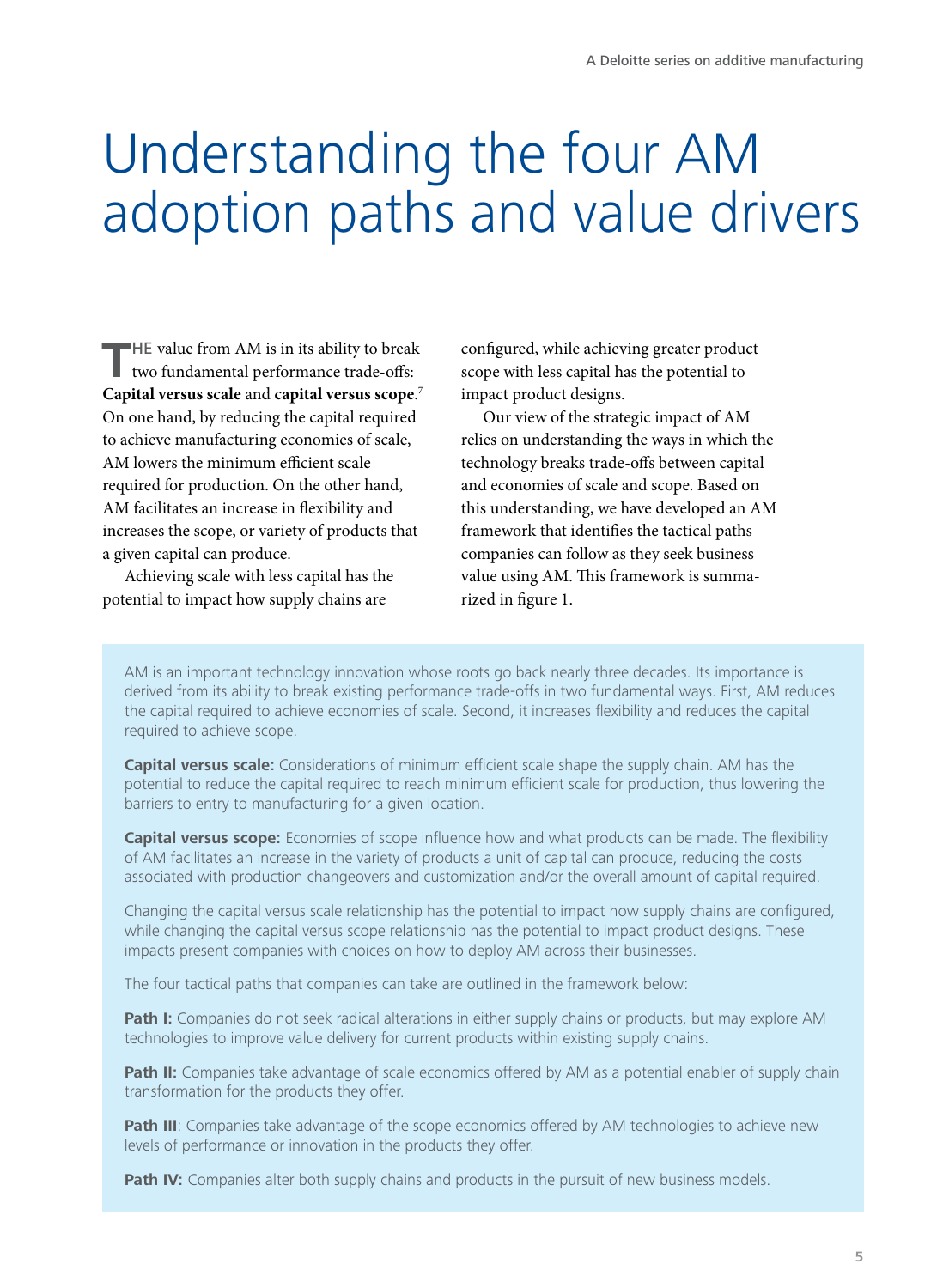



Source: Mark Cotteleer and Jim Joyce, "3D opportunity: Additive manufacturing paths to performance, innovation, and growth," Deloitte Review 14, January 2014.

Graphic: Deloitte University Press | DUPress.com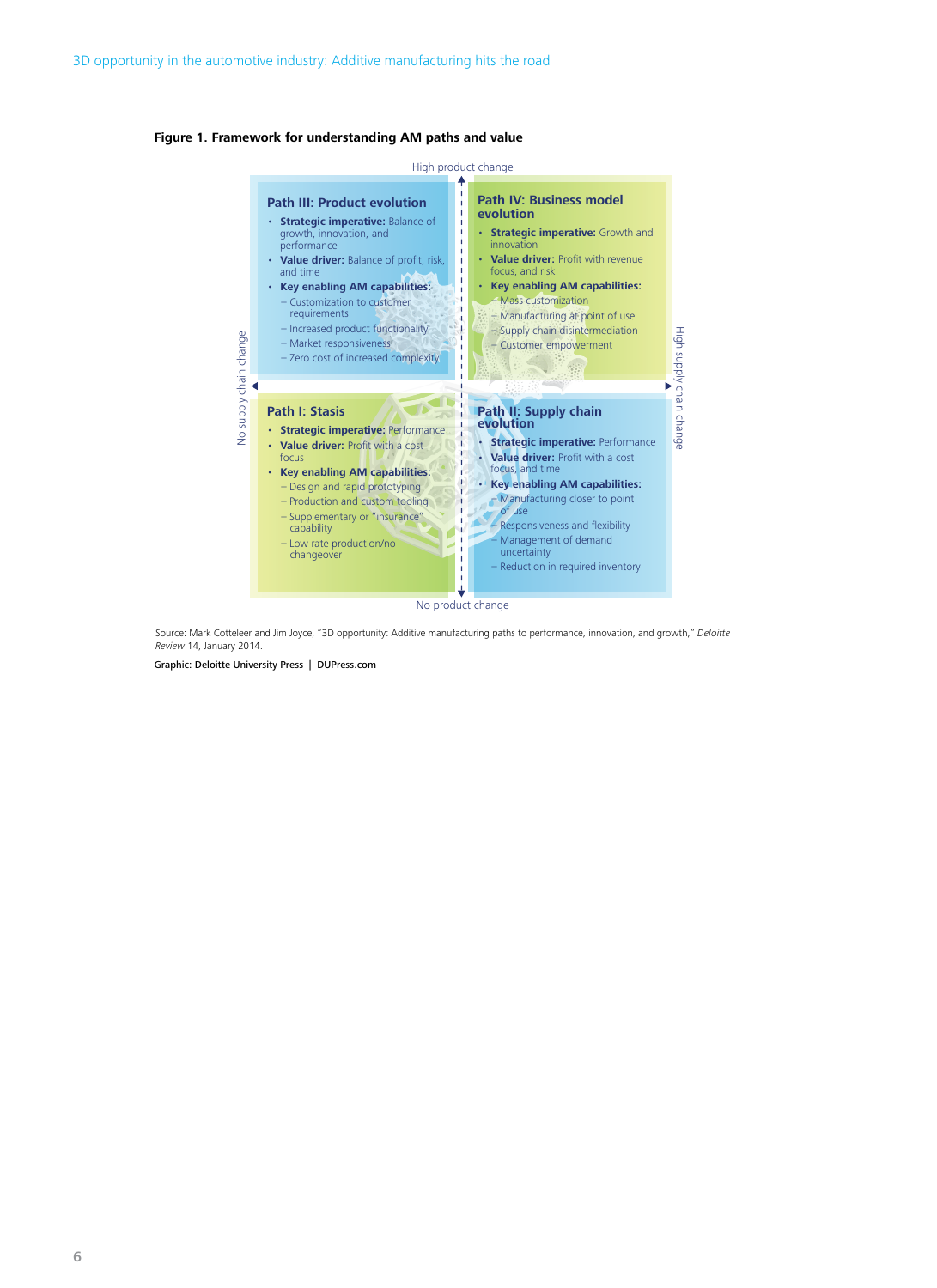# Path I: Current AM path in the automotive industry

**WITHIN** the automotive industry, AM has largely been utilized to break the capital versus scope trade-off to enhance performance. High-volume automotive OEMs and suppliers have long applied AM to enhance overall manufacturing capabilities and reduce costs which categorizes them as following path I of our framework.

## Most OEMs and suppliers are currently on path I (stasis)

AM has the ability to produce prototypes without creating tools, thus accelerating design

**ON PATH I, COMPANIES DO NOT SEEK RADICAL ALTERATIONS IN EITHER SUPPLY CHAINS OR PRODUCTS, BUT THEY MAY EXPLORE AM TECHNOLOGIES TO IMPROVE VALUE DELIVERY FOR CURRENT PRODUCTS WITHIN EXISTING SUPPLY CHAINS.**

cycles and lowering costs. Today both OEMs and suppliers use AM to enhance existing operations: to support decision-making at the product design stage, to establish quality at the preproduction stage, to develop custom tools, and to reduce the overall time to market.

**Accelerating the product design phase of new product development:** In the product design stage, companies go through several iterations before deciding on the final design. One of AM's greatest advantages is that it can produce multiple variations of a product with little additional cost, helping auto companies improve their product designs with the support of physical models. For example, a well-known tire company uses AM to rapidly create prototypes during the design process and chooses the best design after checking the touch and feel of various alternatives. Interestingly, the prototypes benefit the company by not only customizing options based on OEM needs but also enabling brand differentiation: The physical models give the company an advantage over competitors who may be limited to design specifications and plans alone when sharing new products with their OEM customers.7

**Enhancing quality via rapid prototyping**: By using AM to create prototypes well before the final production, automakers are able to test for quality ahead of actual production schedules. Given the design flexibility of AM, companies can build and test a large variety of prototypes. GM, for example, uses the AM technologies of selective laser sintering (SLS) and stereolithography (SLA) extensively in its preproduction and design processes across its functional areas—design, engineering, and manufacturing—with its rapid prototyping department producing test models of more than 20,000 components.<sup>8</sup>

Another example is Dana, a supplier of driveline, sealing, and thermal management technologies for OEMs. It uses a combination of rapid prototyping and simulation to create prototypes that can be tested for form and fit.<sup>9</sup>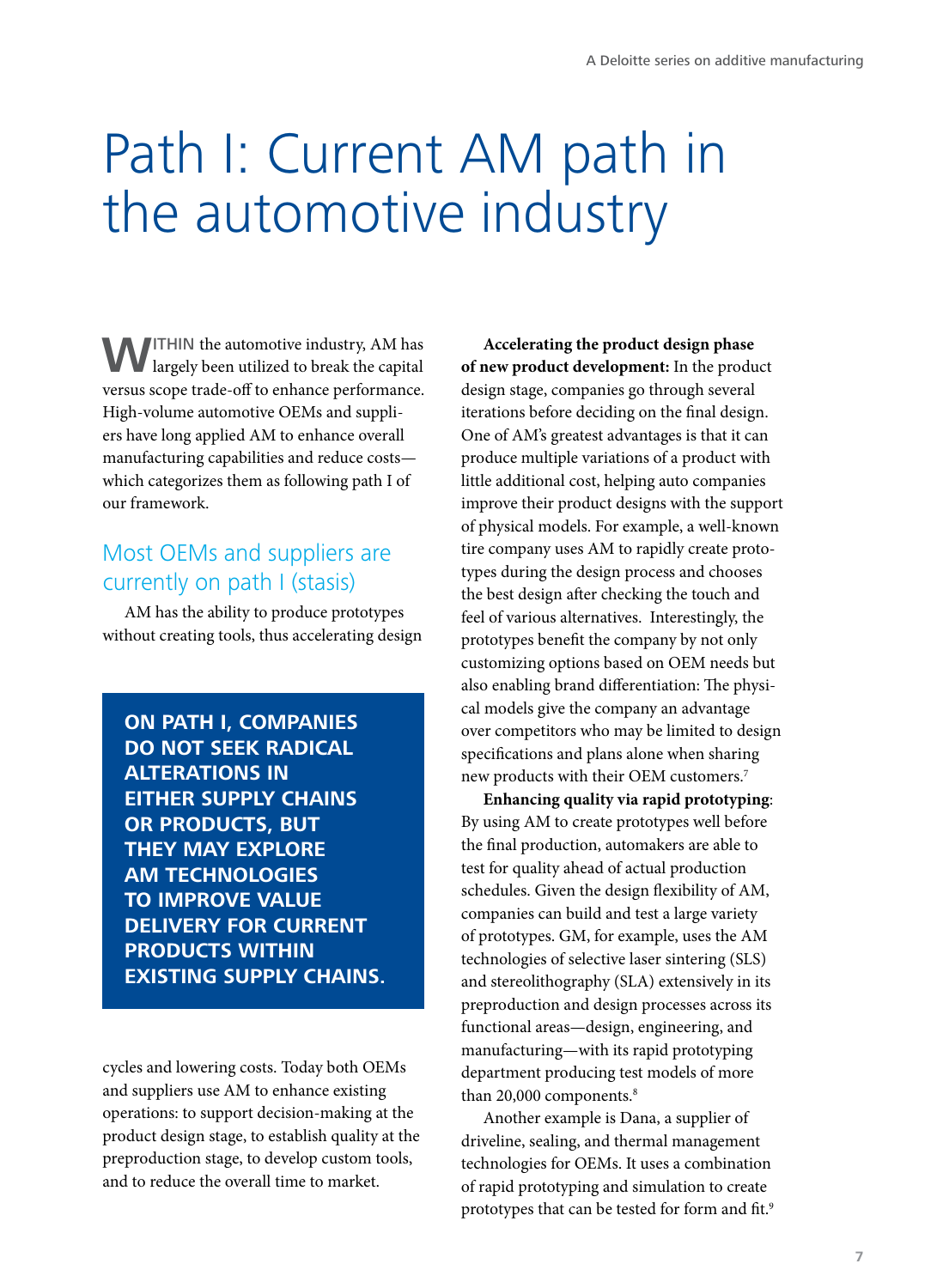**Customized fabrication of tooling:**10 For automakers, tooling plays a prominent role on the assembly line by producing consistent, high-quality products. AM allows for the fabrication of customized tools to enhance productivity on the shop floor. BMW, for example, has used AM in direct manufacturing to make the hand tools used in testing and assembly.<sup>11</sup> These custom-designed hand tools have better ergonomic design and are 72 percent lighter than traditional hand tools.<sup>12</sup> According to BMW, the customized tools helped save 58 percent in overall costs and reduce project time by 92 percent.<sup>13</sup>

**Reducing tooling costs in product design:**  For some automotive components, tooling and investment castings are prepared for specific designs prior to production runs. This means that with every design change, tooling has to be appropriately adjusted or remade—a

time-consuming and expensive process. OEMs have reduced their dependence on tooling and casting in the design phase by using AM.14 According to Ford, the company saved millions of dollars in product development costs by choosing to create prototypes using AM and skipping the need for tooling. By additively manufacturing prototypes of components such as cylinder heads, intake manifolds, and air vents, the company also cut down drastically on the time that would usually be required to create investment castings. For a single component such as an engine manifold, developing and creating the prototype usually costs about \$500,000 and takes about four months. Using AM, Ford developed multiple iterations of the component in just four days at a cost of \$3,000.15

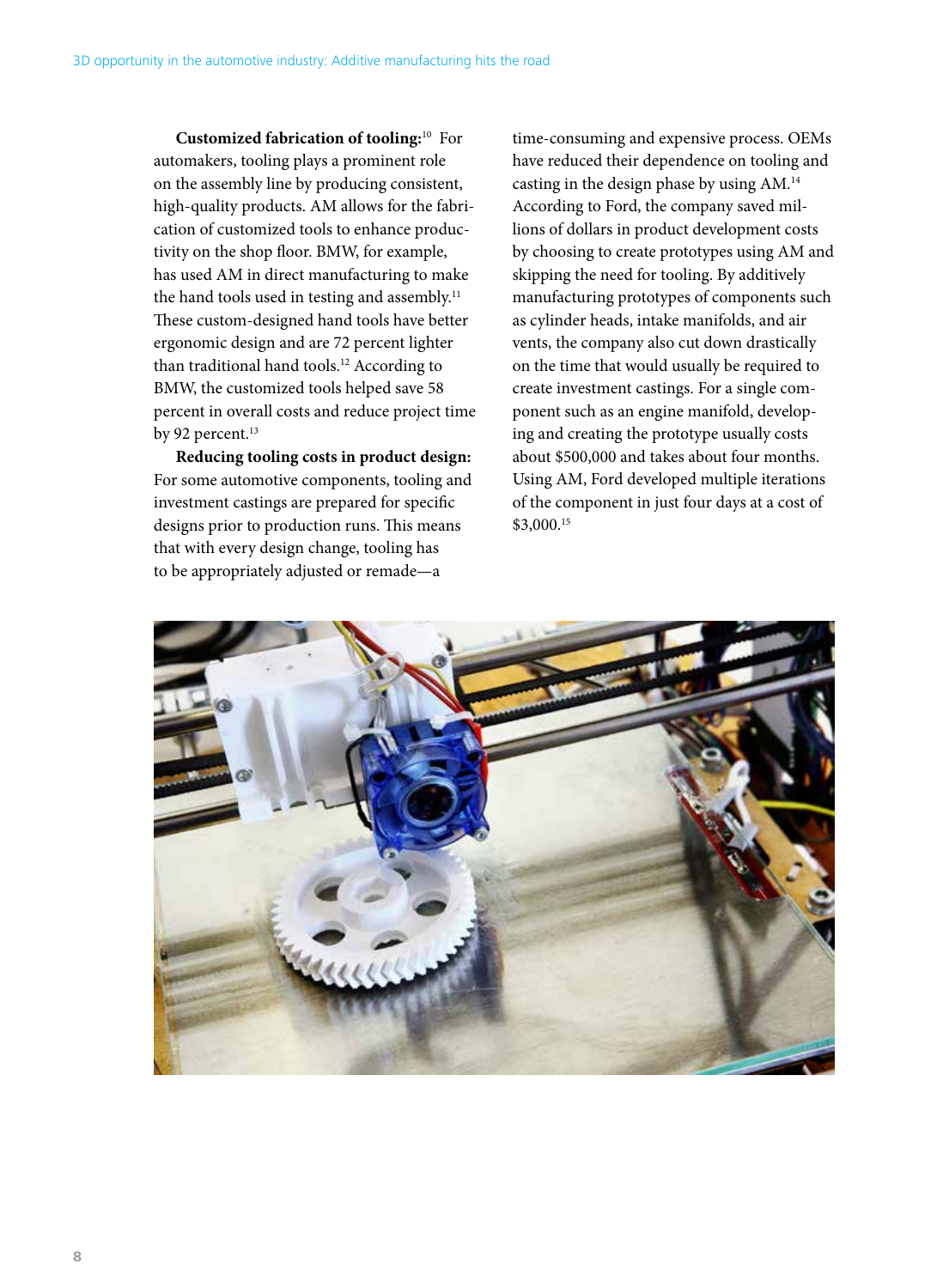# Paths III and IV: Future paths of AM in driving performance and growth

**M**OST automakers today operate on path I—which offers them ample scope to improve their AM strategies. The analysis presented here suggests AM's major role in the auto industry over the long term is along path IV—business model evolution. However, this route also includes product innovation typically associated with path III. The automotive business model of the future will likely be characterized by OEMs working closely with a smaller, more tightly knit supplier base and supporting faster refresh rates for automobiles with innovative characteristics. OEMs can achieve this business model by continuing to rationalize their supplier base and enhancing their partnerships with what are called "tier 0.5" suppliers.<sup>16</sup> Currently it takes years from initial design to final production before a vehicle hits the market. With AM, automakers can significantly shorten the development phase of the product life cycle and expand the growth and maturity phases.

## Path III: OEMs' intermediateterm advantage will emerge from product innovation

Our framework characterizes the use of AM for product innovation and enhancement as path III. AM capabilities along this path break the traditional capital versus scope trade-off, driving down the capital intensity required for innovation. A critical advantage in the near term of using AM is the potential production of components with lower weight, leading to vehicles with improved fuel efficiency. Over the

**ON PATH III, COMPANIES TAKE ADVANTAGE OF THE SCOPE ECONOMICS OFFERED BY AM TECHNOLOGIES TO ACHIEVE NEW LEVELS OF PERFORMANCE OR INNOVATION IN THE PRODUCTS THEY OFFER.**

longer term, AM-enabled part simplification and associated reductions in the complexity of assembly could fundamentally change designdevelopment-assembly processes.

**More complex designs that drive weight reduction**: Automakers are constantly seeking ways to improve the fuel efficiency of vehicles—not only because of increasing demand for compliance with fuel standards such as Corporate Average Fuel Economy but also as a way to grow revenue by delivering greater value to consumers. One of the routes that automakers are taking to improve mileage is through weight reduction in automobiles. Over the years, OEMs have sought to incorporate lighter materials such as carbon fiber and aluminum into the vehicle body. The 2015 Ford F-150 is a good example. Unveiled in January 2014, the F-150's body is made almost entirely of aluminum—cutting vehicle weight by as much as 700 pounds (around 317 kg). $17$ Another way to reduce weight is through alterations at a structural level. The ability of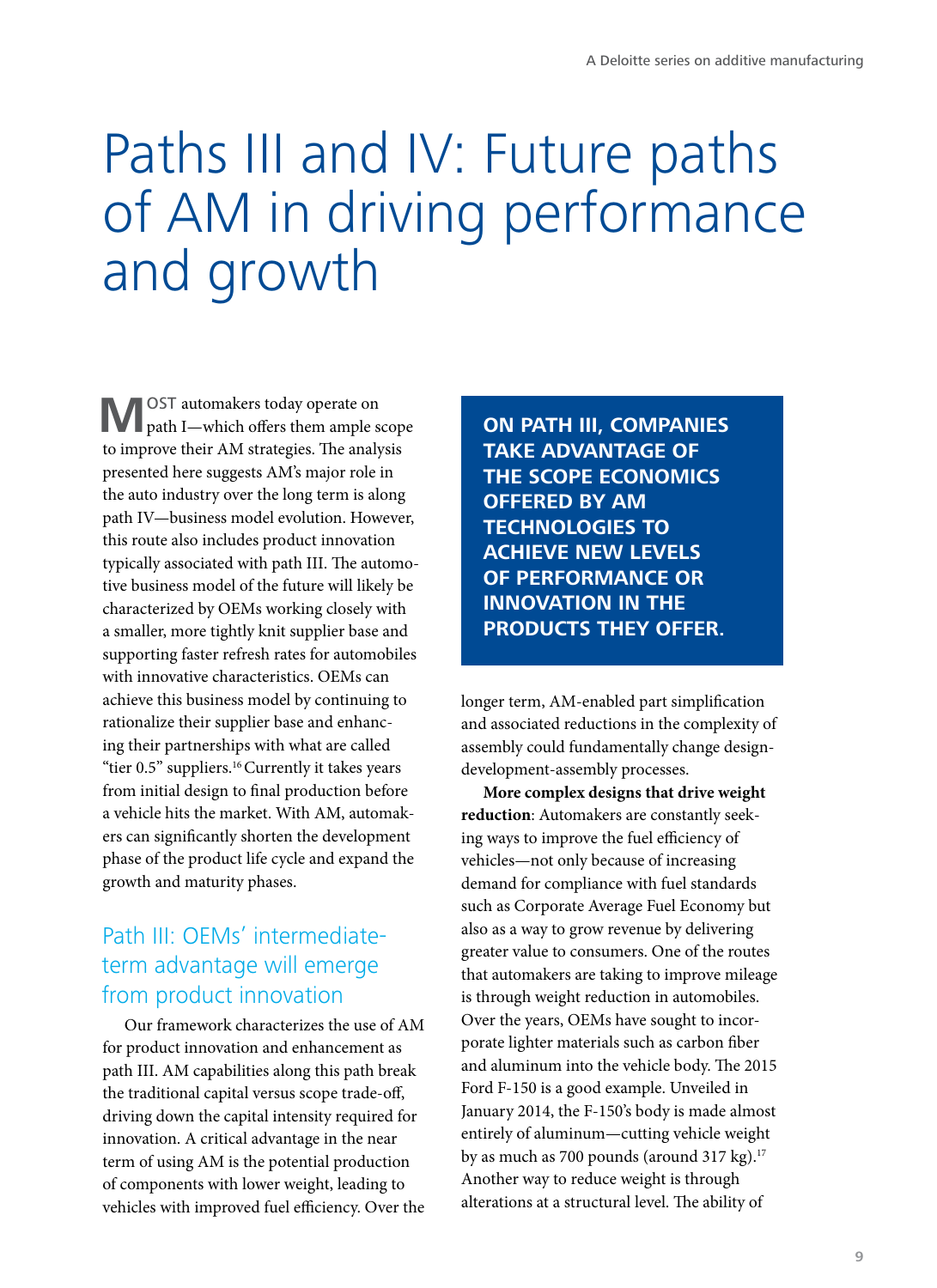AM to create complicated configurations plays an important role in reducing the weight of parts using lattice structures without compromising structural strength.18 In this regard, the automotive industry can take cues from the aerospace and defense (A&D) industry, where a third of the revenues are spent on fuel, and reducing component and overall weight is critical. Driven by this need, major A&D companies such as Airbus and GE have incorporated AM in production to produce lightweight versions of components such as nacelle hinge brackets and complex parts used in unmanned aerial vehicles.19

**Reducing assembly and production cost through part simplification**: Conventional manufacturing techniques impose design limitations that can proliferate the number of parts required to produce a component. As the number of parts increases, the length and complexity of the assembly process also increase.20 AM can produce parts with complex designs that can overcome the need for multiple parts. Fewer parts translate into a shorter assembly process, and consequently there is less chance that a quality problem will arise. Some auto companies are already making use of these attributes of AM, albeit in a limited fashion.

Delphi, a tier 1 automotive supplier, currently uses selective laser melting (SLM) instead of traditional machining of aluminum die castings to make aluminum diesel pumps.<sup>21</sup> Through the use of SLM, Delphi not only was able to make the pump as a single piece—drastically reducing the part count and simplifying the assembly processes—it also reduced overall production costs. Producing pumps as a single piece also helped Delphi avoid several postprocessing steps, resulting in a final product that is less prone to leakage.<sup>22</sup>

Greater application of AM freeform capability in the future can simultaneously reduce assembly time and cut down on assembly costs, with the integration of individual parts such as flow control valves, mounts, and pumps into a single-part design. This way, even complicated systems such as complete engine blocks can be built as a single part, with integrated electrical

and cooling channels. The optimized engine design can improve fuel efficiency and lower weight.<sup>23</sup> AM makes it possible to produce designs that have "conformal cooling," which directly integrate fluid-handling channels into the component, avoiding the need for separate cooling channels.24 In the future, automakers can benefit from the potential integration of mechanical and electrical functions through multimaterial printing.25

## Path IV: OEMs' long-term advantage will emerge through business model innovation

The eventual path for automotive OEMs is business model evolution through a combination of product innovation, rapid turnaround, and market responsiveness, leading to AM-supported supply chain disintermediation. Business model innovation will incorporate the current-use (path I) advantages of AM—improved design and reduced time to market—along with the intermediate prod-

**ON PATH IV, COMPANIES ALTER BOTH SUPPLY CHAINS AND PRODUCTS IN PURSUIT OF NEW BUSINESS MODELS.**

uct innovation (path III) advantages—part simplification, reduced need for assembly, and weight reduction of components—that we have previously discussed; it can then combine these with a more geographically distributed supply chain to alter business models in important ways related to market responsiveness and supply chain disintermediation.

**Customization and improved market responsiveness**: Advances in AM technology and adoption are leading to product innovations that will transition AM from a productdesign support tool to a conduit for the direct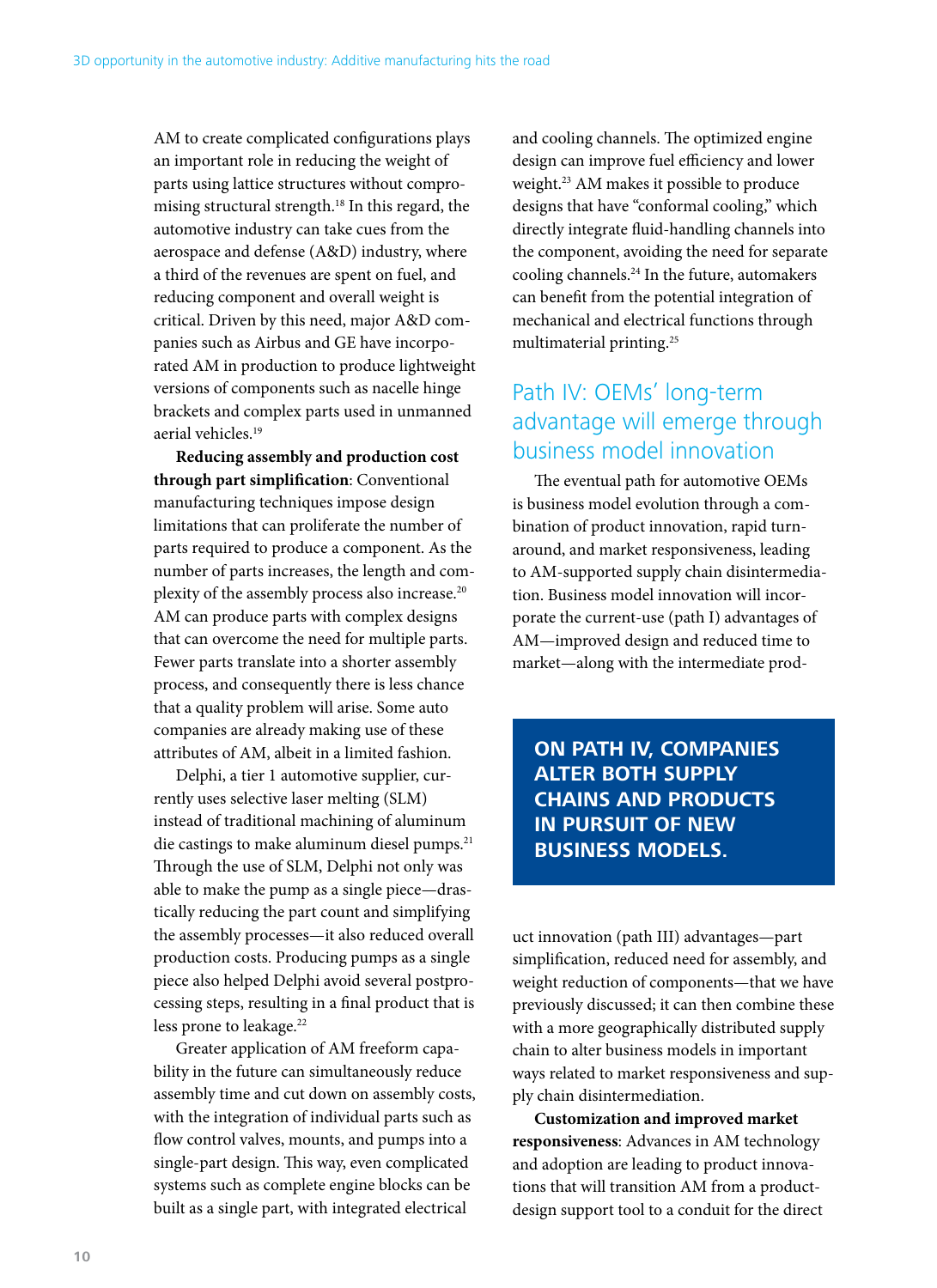production of high-performance parts with fast turnaround. While automotive companies have conventionally used modularity and postponement to support customization, AM provides greater flexibility. An interesting segment of the auto industry that has already adopted AM is the ultraluxury segment. In this segment, where production runs are small, AM is being used to customize and manufacture parts for use in final assembly. Some ultraluxury car makers already use AM to deliver designs specialized to customer requirements. Bentley, for example, used its in-house AM capabilities to customize the dashboard in a case where manual modification would have been time consuming.<sup>26</sup>

Using AM for the rapid turnaround of application-specific parts is presently prominent in the proving ground of new auto technologies—motor sports. With lead time becoming a precious commodity, lessons learned in motor sports can be applied to mass production to reduce turnaround times—a competitive capability that will likely become increasingly critical for all automakers. One of the best motor sports examples comes from Joe Gibbs Racing, which used AM to produce a duct outlet and reduced the design and machining time from 33 to just 3 days.<sup>27</sup>

The question is how to transfer the advantages of AM from the small scale of motor sports and ultraluxury segments to massmarket vehicles. In this regard, the experience of the medical technology (medtech) industry offers important lessons. Products in this industry, such as custom insoles and dental crowns, are built for unique settings and customized to each individual's requirements. Yet they can be produced on a large scale using AM.28 The challenge of scale can be addressed, if not immediately then in the not-too-distant future, by combining strategies from the medtech industry with scalable AM technologies that are currently under development.

**Smaller supply chains and greater value contribution from OEMs**: As OEMs adopt the product evolution route, the eventual outcome will be twofold: smaller supply chains and OEMs' greater value contribution. An important effect of AM may be shortening and simplifying the enormous automotive supply chains that currently operate. OEMs work with thousands of suppliers to source the different components in cars. Owing to the fact that supply chain management is a massive planning and logistics exercise, consuming time, effort, and cost, OEMs are constantly seeking ways to trim their supply chains. Ford, for example, was working with over 1,250 suppliers in 2012. In October 2013 it announced intentions to cut this number by as much as 40 percent.29 As OEMs build their innovative parts rapidly with less supplier involvement, the time and money they spend on part sourcing can be brought down.

Conventionally, OEMs outsource the manufacturing for most components. OEMs accounted for about 35 percent of total value created, while suppliers accounted for the rest in 2002. Without an external impetus, OEMs' share is expected to fall to around 23 percent by 2015.30 With AM, OEMs may be able to buck this trend by relying on internal capabilities and stronger partnerships with system integrators (tier 0.5 suppliers) to retain, or even increase, their value creation share in R&D and production without needing to manage a bulky supply chain. A greater role for OEMs could represent a major shift in the industry, causing a ripple effect on lower-tier suppliers, who might see a smaller role and greater consolidation in the future.

An important but highly fragmented part of the automotive supply chain is the aftermarket parts and accessories industry, which is likely to follow a different path from the OEMs (see sidebar).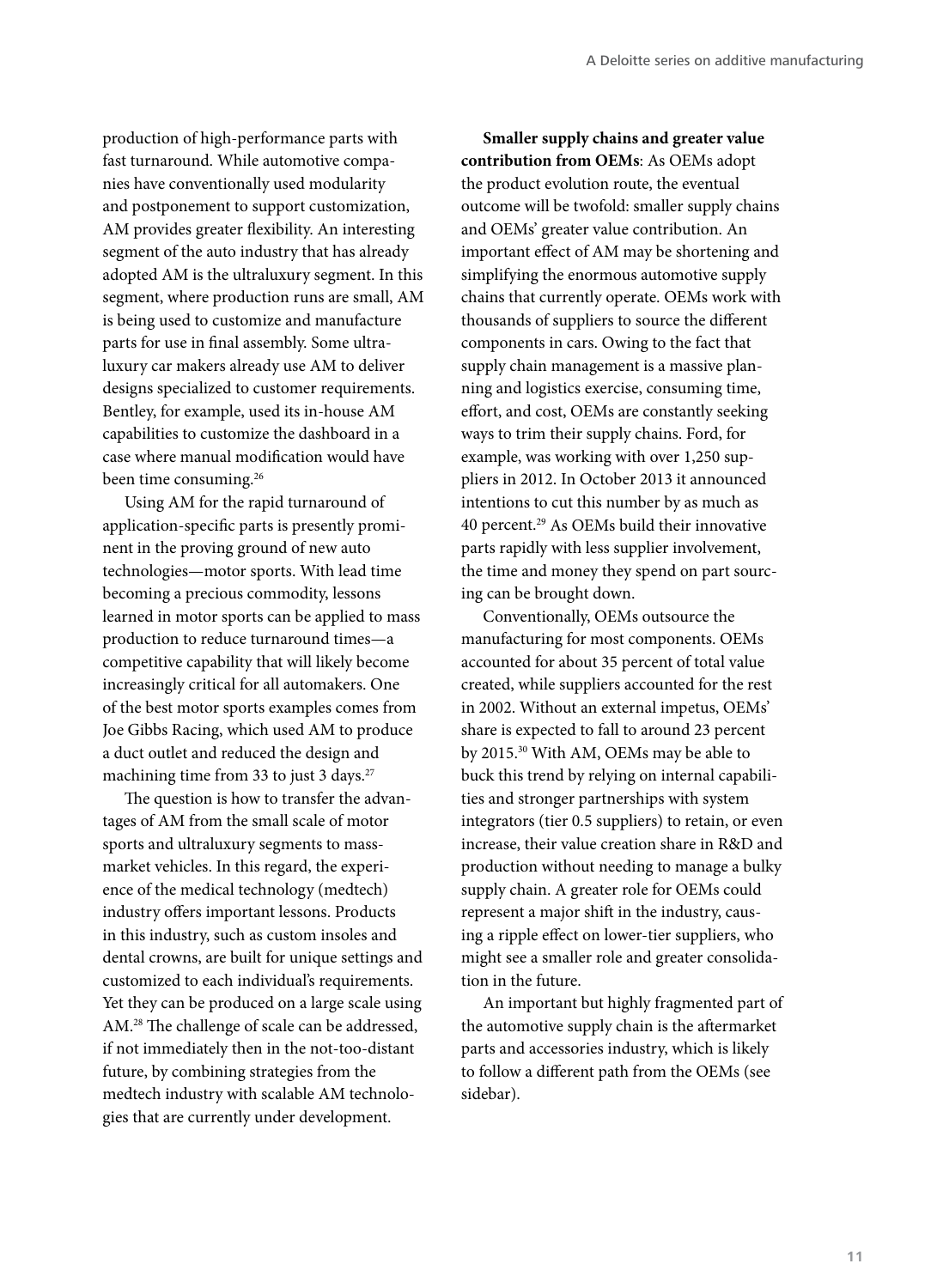### **Aftermarket parts sales to compete by following path II (supply chain evolution)**

### **ON PATH II, COMPANIES TAKE ADVANTAGE OF SCALE ECONOMICS OFFERED BY AM AS A POTENTIAL ENABLER OF SUPPLY CHAIN TRANSFORMATION FOR THE PRODUCTS THEY OFFER.**

While OEMs will seek to drive product innovation, aftermarket parts suppliers, who deal with standardized product designs, are expected to be impacted more by AM's altered economies of scale. Using AM, automotive suppliers can produce components on demand and at locations closer to the point of use. This affords them the added benefit of balancing demand and supply and drastically lowers the cost of inventory. In addition, maintenance and repairs of automobile parts can be done in entirely new ways using newer AM technologies, which can potentially reduce long lead times to get cars back on the road.

**Reducing service, spare, and aftermarket part inventory:** Delivery time and parts availability is an important basis of competition in the aftermarket segment of the automotive industry. Owing to high costs of carrying inventory, most automotive part distributors and retailers hold only commonly sold parts, maintaining stockpiles of low-demand or expensive components only at more remote, consolidated locations. AM can help match supply with this demand for "long-tail" components—parts that are in demand but only in small volumes—through on-demand production.

Closely related is the performance parts segment of the market. This segment, accounting for approximately 20 percent retail auto part sales, is considered a discretionary expense by most consumers, and therefore its demand pattern is not uniform.31 We imagine a day when (as AM system and material costs fall) auto part providers can maintain performance parts availability while holding less inventory. Distributors may also be able to reduce costs and turnaround times by using AM, thus reducing operational expenditure.

Finally, when combined with 3D scanners, AM might also prove ideal for producing components for out-of-production models where the computer-aided designs (CAD) of the parts may not be available.<sup>32</sup> 3D scanners can create the CAD file for the base design of the component, and AM can then produce the component from the CAD file. One of the most well-known examples is the use of Rapidform to reproduce parts of vintage cars from the garage of popular talk show host, Jay Leno.<sup>33</sup> Eventually, we might see the creation and growth of a market for CAD files, which act as a central repository, for all parts. Consumers could then purchase the digital design for a part and print it on their personal AM device or make use of a local AM device or a service bureau.

**On-site fabrication to accelerate maintenance and repair**: Certain automotive parts, such as drivetrain or engine components, may be expensive to replace when they wear out. In such cases, they could be repaired using AM at service locations. Laser metal deposition (LMD) is a technology that has high net-shape accuracy and can be used to repair small- to medium-complexity parts on site. Developed for aerospace applications, LMD is known to extend the overall life of products, avoiding the expense of replacement. The technique is beneficial in cases where costlier, highperformance alloys are used. Although the technology is already substantially advanced in A&D, cost remains a prohibitive factor for the automotive industry.<sup>34</sup> As the volume of applications rises, we expect the overall costs to decrease and the technology to become commercially viable in the long term.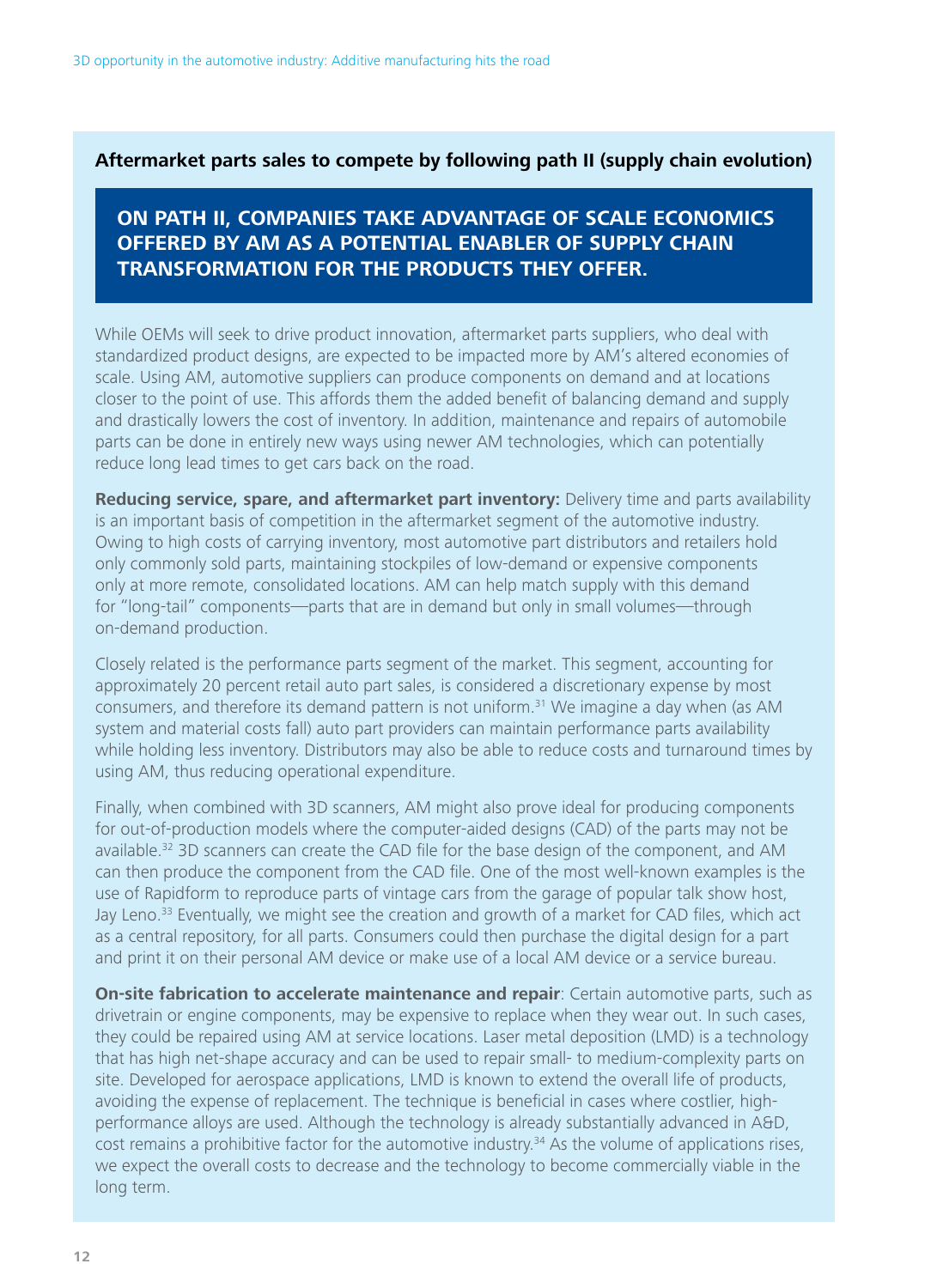## Now and beyond: Where is AM headed?

**T**ODAY production dashboards and cooling vents in some vehicles are already made using AM. With new improvements in process and materials technology and a wider adoption of AM, it is possible that we could see AM-based production of a greater number of

components in the future. A nonexhaustive summary of which components are presently manufactured using AM and which parts will be potentially manufactured in the future is shown in figure 2.

### **Figure 2. Illustrative applications of AM in an automobile35**

### **CURRENT**

#### **Fluid handling**

Applications: Pumps, valves AM technology: Selective laser melting, electron beam melting Materials: Aluminum alloys

### **Exterior/exterior trim**

Applications: Bumpers, wind breakers AM technology: Selective laser sintering Materials: Polymers

#### **Manufacturing process**

Applications: Prototyping, customized tooling, investment casting AM technology: Fused deposition modeling, inkjet, selective laser sintering, selective laser melting Materials: Polymers, wax, hot work steels

#### **Exhaust/emissions**

Applications: Cooling vents AM technology: Selective laser melting Materials: Aluminum alloys

## **FUTURE**

### **Interior & seating**

Applications: Dashboards, seat frames AM technology: Selective laser sintering, stereo-lithography Materials: Polymers

### **Wheels, tires, & suspension**

Applications: Hubcaps, tires, suspension springs AM technology: Selective laser sintering, inkjet,<br>selective laser melting Materials: Polymers, aluminum alloys

### **Electronics**

Applications: Embedded components such as sensors, single-part control panels AM technology: Selective laser sintering Materials: Polymers

### **Powertrain, drivetrain**

Applications: Engine components AM technology: Selective laser melting, electron beam melting Materials: Aluminum, titanium alloys

### **Frame, body, doors**

Applications: Body panels AM technology: Selective laser melting Materials: Aluminum alloys

#### **OEM components**

Applications: Body-in-white AM technology: Selective laser melting, electron beam melting Materials: Aluminum, steel alloys

Source: Deloitte analysis.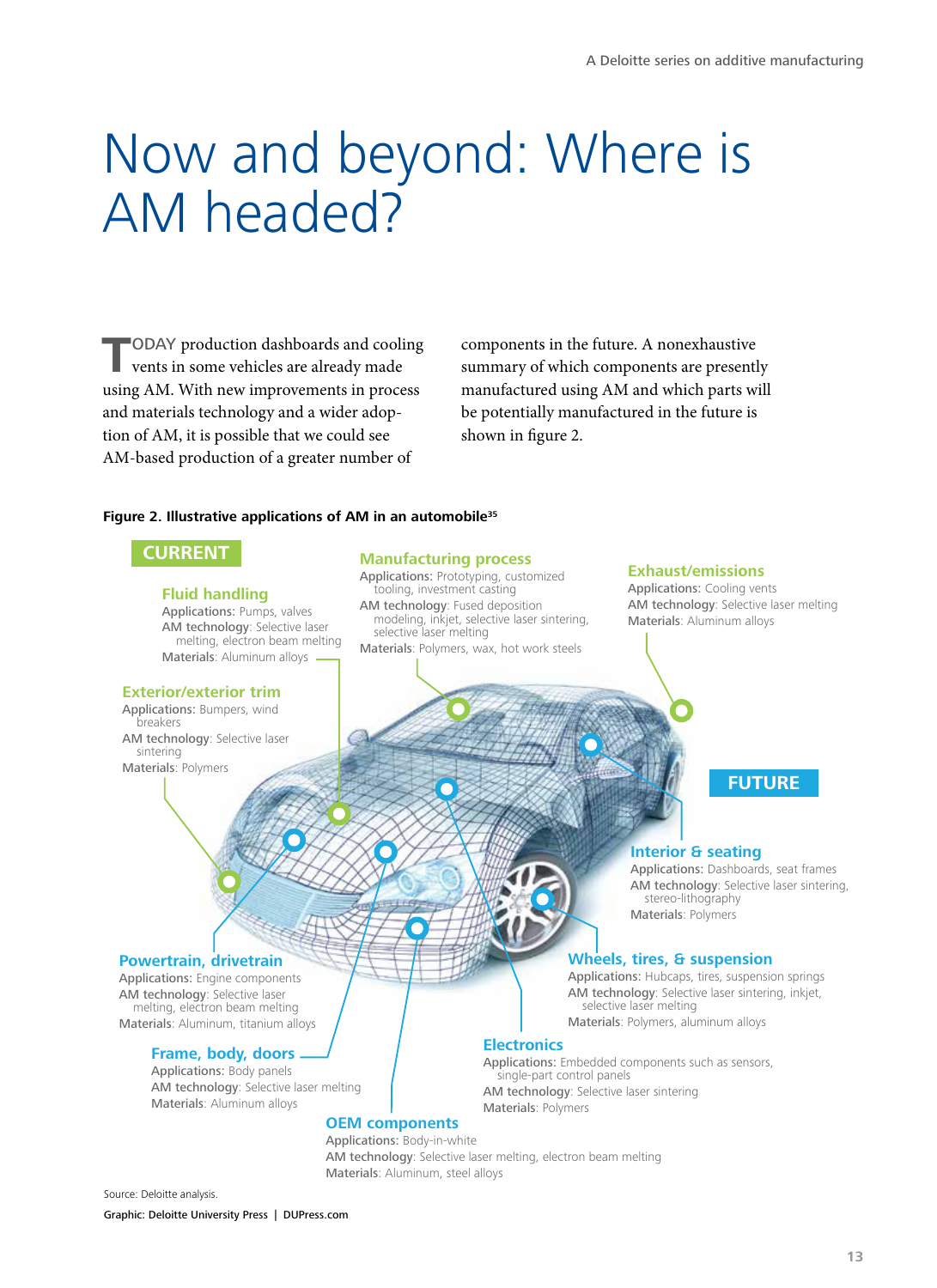As the number of additively manufactured parts increases, one company's goal is to use AM as the primary production technique for building vehicles. Urbee 2, an electric car with as many as 50 AM-produced parts, is under development and expected to debut in 2015 (figure 3).36

### **Figure 3. Urbee, the first AM-produced car**



- Partnered with a major rapid prototyping service bureau in production of the frame
- Used design and simulation software

Graphic: Deloitte University Press | DUPress.com Source: Images used with permission from Kor Ecologic. • Greater complexity of parts which cannot be produced through traditional manufacturing methods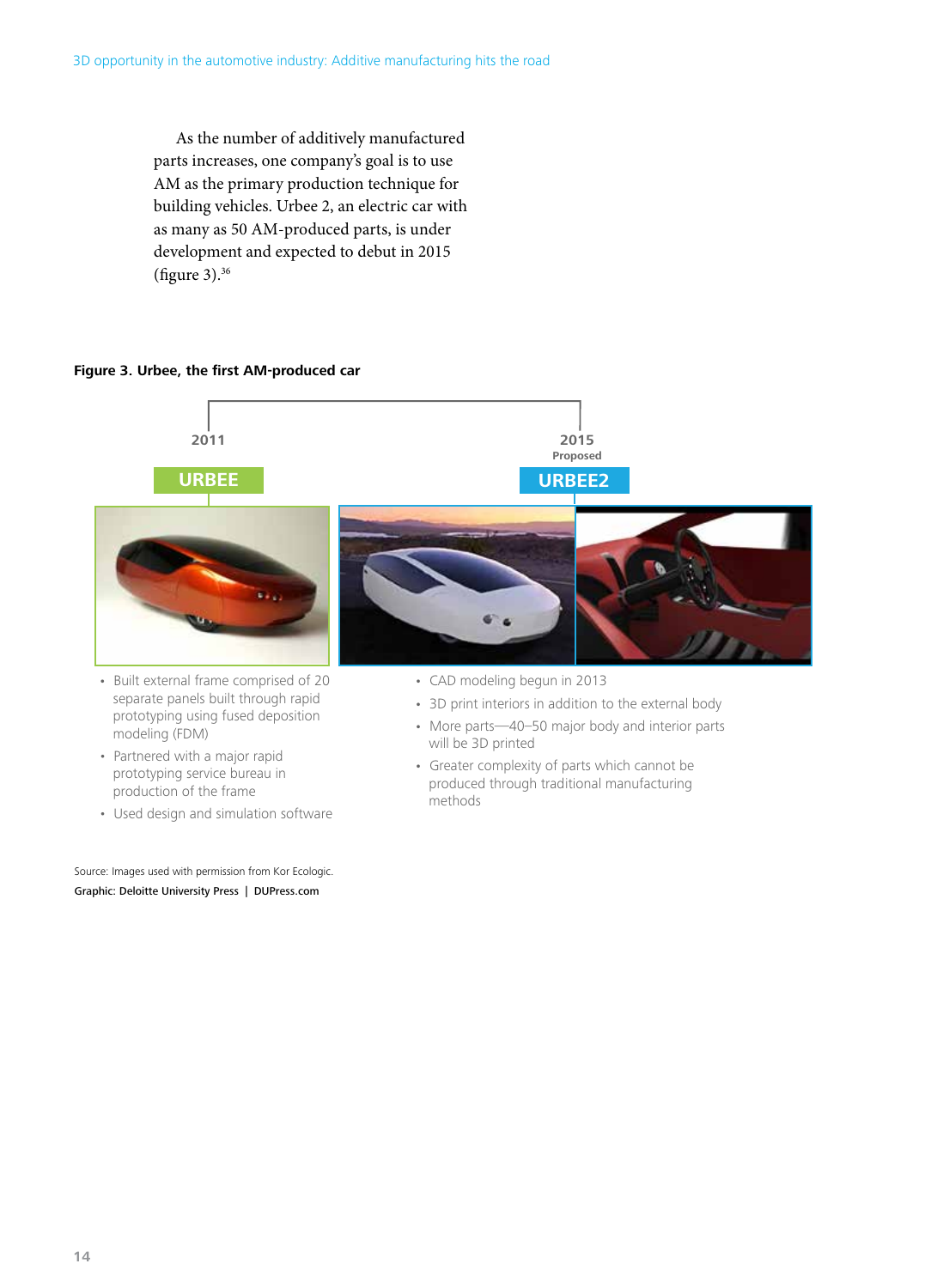## Drivers and challenges in AM's adoption in the automotive industry

THE success of AM's future applications in the automotive industry will depend largely on how AM technology evolves over the coming years. We have identified two drivers and four challenges that have the potential to shape the future of AM adoption.

### Driver 1: More materials amenable to AM

A wide variety of materials allows a greater number of properties to be embedded into final products.

Traditionally, AM applications have been restricted due to the limitations on the materials that can be used. While conventional manufacturing currently uses a wide variety of materials such as metals, alloys, and composites, AM has not been around long enough to see

The success of AM's future applications in the automotive industry will depend largely on how AM technology evolves over the coming years.

used specifically for additively manufacturing electronic components.39 In addition, the European FP7 Factories of the Future project is researching methods to reduce production costs of graphene-based thermoplastics for use in the production of high-strength plastic components.40

There is also ongoing research on the application of advanced materials that are already available. New processes capable of combining AM with nanomaterials are under development, with the goal of increasing tensile

> strength, electrical conductivity, hardness, and impact strength.<sup>41</sup> Increases in strength without a corresponding increase in weight could potentially lead to AM even being used to make the body in white for automobiles in the future. Another advanced material of note is carbon

similar developments.<sup>37</sup> With limited application of novel materials in AM so far, these materials remain costly.38

However, research has been steadily progressing to expand the portfolio of available materials. For example, researchers at the University of Warwick have developed a low-cost composite material that can be

fiber. Carbon fiber is used to make lightweight auto components such as fenders, car roofs, and windshield frames through conventional techniques. AM, too, is beginning to take advantage of this material with the launch of the first commercial AM device that can use carbon fiber.<sup>42</sup>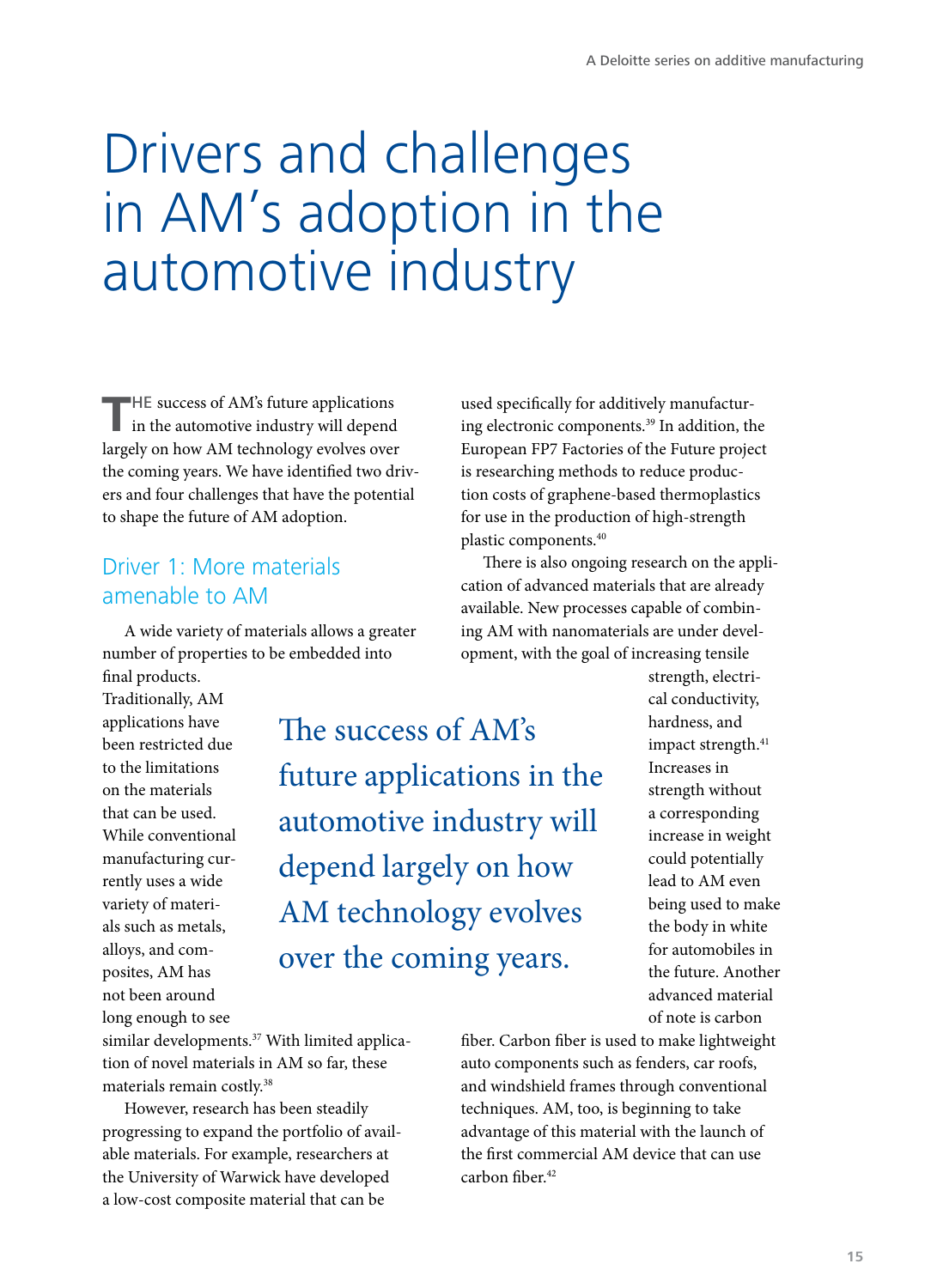

Apart from new materials, new technologies that produce existing materials in a cost-effective fashion also have an impact on the adoption of AM. Titanium, with its low density, high strength, and corrosion resistance, has strong appeal in the automotive industry for its ability to make lightweight, high-performance parts, yet widespread use is limited because the metal powder produced through current methods is expensive, costing about \$200-400 per kilogram.<sup>43</sup> UK-based Metalysis has developed a one-step method to produce titanium powder, with the potential of reducing the cost by as much as 75 percent. Jaguar Land Rover is looking to partner with Metalysis to use the low-cost titanium powder in  $AM.44$ 

## Driver 2: Improved AMmanufactured product quality and reduced postprocessing

Parts produced through most AM technologies occasionally show variability due to thermal stress or the presence of voids. This results in lower repeatability, which is a challenge for high-volume industries such as automotive where quality and reliability are extremely important. One way to tackle this challenge is through machine qualification, where companies follow industry standards as well as those of the AM technology providers.<sup>45</sup>

Another concern in using AM is that the dimensional accuracy of final parts produced through AM is not always on par with those made through conventional manufacturing processes. For example, in some cases researchers have found that sand molds produced using AM could lead to reduced dimensional accuracy in metal casting tools.<sup>46</sup> AM processes give a surface finish of the order of 10–100 microns, which is generally not considered to be in the high-precision range.<sup>47</sup> Though high precision is not critical for most automotive applications, finish quality might become a factor for high-performance components. However, AM techniques such as electron beam melting promise to significantly enhance surface finish.<sup>48</sup>

Most components manufactured through AM require some form of postprocessing, which involves removing unused material, improving surface finish, and removing support material.<sup>49</sup> For simple parts, the amount of postprocessing is not significant. However, as the size and complexity of the components increase, it may become necessary to improve postprocessing quality and reliability for AM to be used on a larger scale. We see this as particularly important for companies seeking to use AM in the production of final versions of critical components such as engine manifolds.

Hybrid manufacturing promises a solution for addressing current variability and finish quality concerns. Hybrid manufacturing refers to the combination of AM with traditional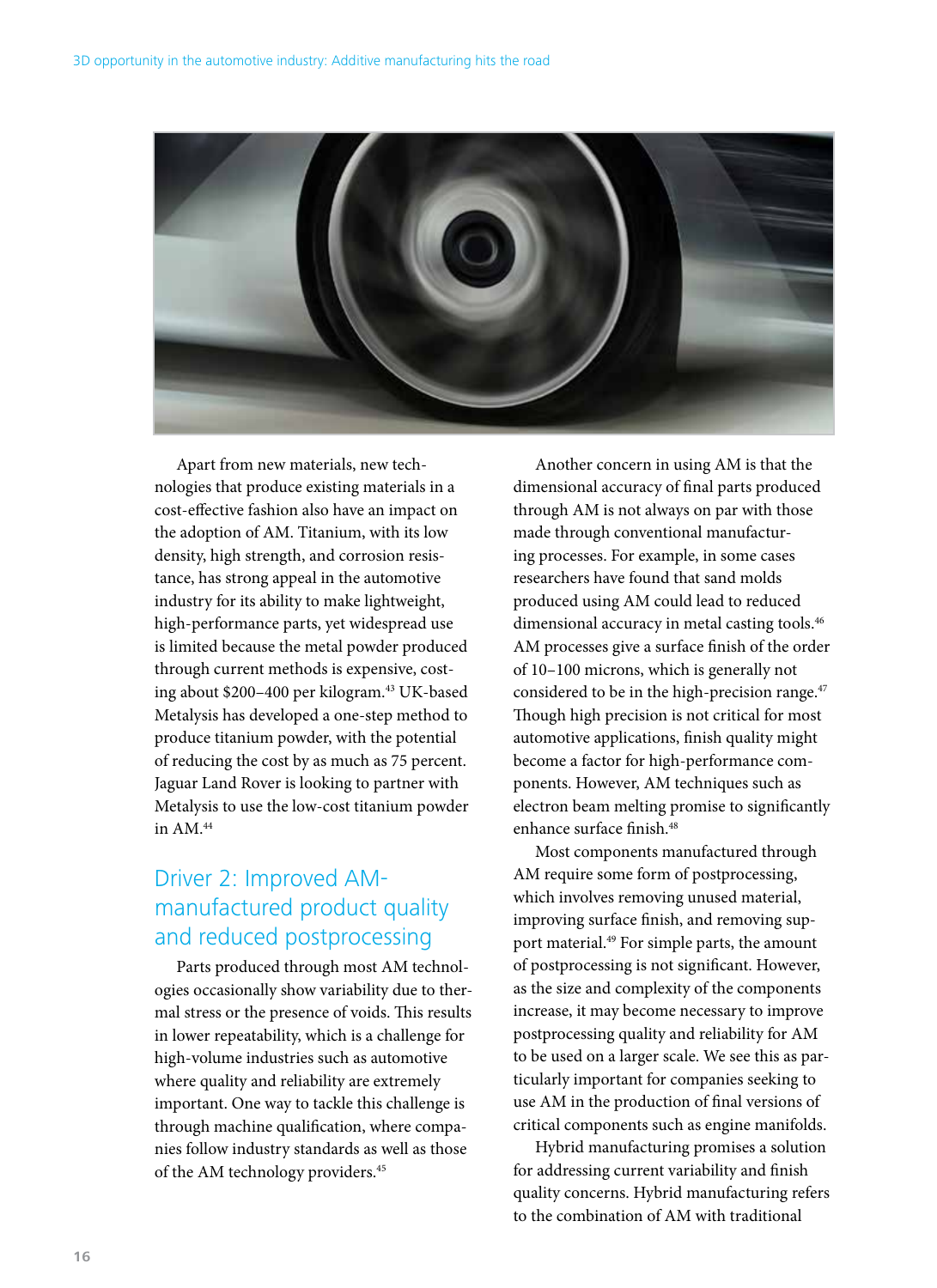techniques such as milling and forging. This transforms the perspective of a product from a "single entity to a series of features" that can be produced through some combination of the techniques.50 One example of a hybrid manufacturing technique is ultrasonic additive manufacturing, an advanced technology based on AM, using sound, that combines additive (ultrasonic welding) with subtractive (CNC milling) techniques to create metal parts.<sup>51</sup> The use of AM allows these parts to have special features such as embedded components, latticed or hollow structures, complex geometries, and multimaterial combinations, and the use of CNC milling ensures uniform finish quality.<sup>52</sup>

## Challenge 1: Economics of AM limited to lowvolume production

Profitability in the automotive industry is driven by volume. In 2013, 86 million automobiles were produced globally.<sup>53</sup> Given the enormous volumes, the low production speed of AM is a significant impediment to its wider adoption for direct part manufacturing. This has made high-speed AM an important area of research. Improving build rates through the AM technology of SLM has been an important focus in recent years, yet major breakthroughs have so far been elusive.<sup>54</sup>

## Challenge 2: Manufacturing large parts

One of the limitations of AM's utility in the automotive industry is the limited build envelopes of current technologies. Given this restriction, larger components such as body panels that are produced through AM still have to be attached together through processes such as welding or mechanical joining. To overcome this, low-cost AM technologies that can support larger build sizes for metal parts have to be developed. There is already significant research in progress. "Big area additive manufacturing," under development by Oak Ridge

National Laboratory and Lockheed Martin, has the potential to manufacture products without any restrictions on size.<sup>55</sup> Another example is the mammoth stereolithography process developed by Materialise, which has a build envelope of 2,100 mm x 680 mm x 800 mm big enough to manufacture most of the large components of an automobile. It was used to build the outer shell of the race car "Areion," developed by Formula Group T, in just three weeks.56 However, since it can be used only for building panels made of plastics, broader adoption has been slow.

## Challenge 3: Talent shortage

The use of any new technology requires people trained in skills specific to its operation; AM is no exception. AM-specific skills are necessary in the areas of CAD design; AM machine making, operation, and maintenance; raw material preparation and management; analysis of finishing; and supply chain and project management.<sup>57</sup> Currently a significant portion of the necessary training is on the job.<sup>58</sup> With the expansion of AM applications, there will be a greater need for formal and extensive training and skill development programs in the application and management of AM. These programs require concerted action from academic institutions, AM service providers, and end-user industries to standardize training and create a stable and capable workforce.

## Challenge 4: Intellectual property concerns

AM products can't be copyrighted but have to be patented on the basis of obvious differentiation. With a lack of clarity on what qualifies for patent protection and what does not, there is a possibility that counterfeit components will proliferate. According to the market research firm Gartner, the global automotive aftermarket parts subindustry, along with the toy, IT, and consumer product industries, could report as much as \$15 billion in intellectual property theft due to AM in 2016.59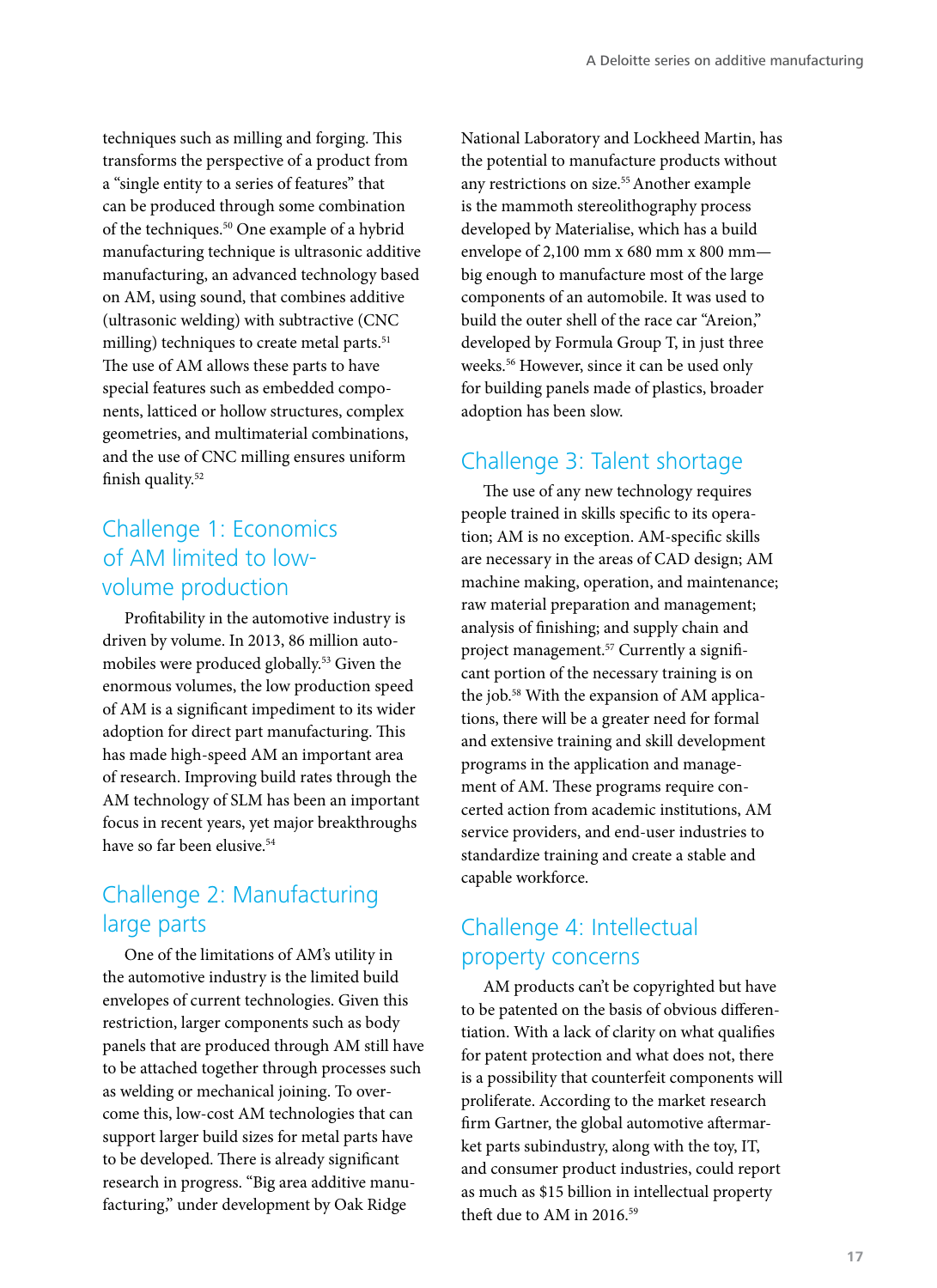# The road ahead



**DESPITE** the challenges, the fact remains that AM is a versatile set of technologies that can support auto industry companies in their pursuit of the strategic imperatives of performance, growth, and innovation. Considering the breadth of capabilities unlocked by AM, leaders of automotive companies should consider taking advantage of AM technologies to stay ahead of competition.

At present, automotive companies are using AM in the most traditional capacity, along path I, for rapid prototyping. We do not currently see significant product evolution or supply chain applications (with the possible exception of the luxury segment of the market). However, automotive companies should consider exploring the other paths to derive greater value.

As applications evolve, we see AM as a potential game changer for future operations of automotive businesses. With rapidly shrinking

life cycles for new vehicles, mass-market automakers should follow the example set by motor sports and ultraluxury segments and continue on to path III. The freeform capabilities of AM and drastic reduction in design-to-finalproduction time will allow OEMs to produce complex, high-performance parts for end use.

Tier 1 and tier 2 suppliers should look at exploiting AM capabilities along path II to serve consumers at locations closer to end use. Considering how auto consumers are becoming less willing to spend on replacement parts, players in the aftermarket segment can make maintenance and service cheaper by incorporating AM.

Leaders in the auto industry should also closely examine the medtech and A&D industries that are setting the benchmark on how AM can be applied in support of overall strategies. Driven by an industry need for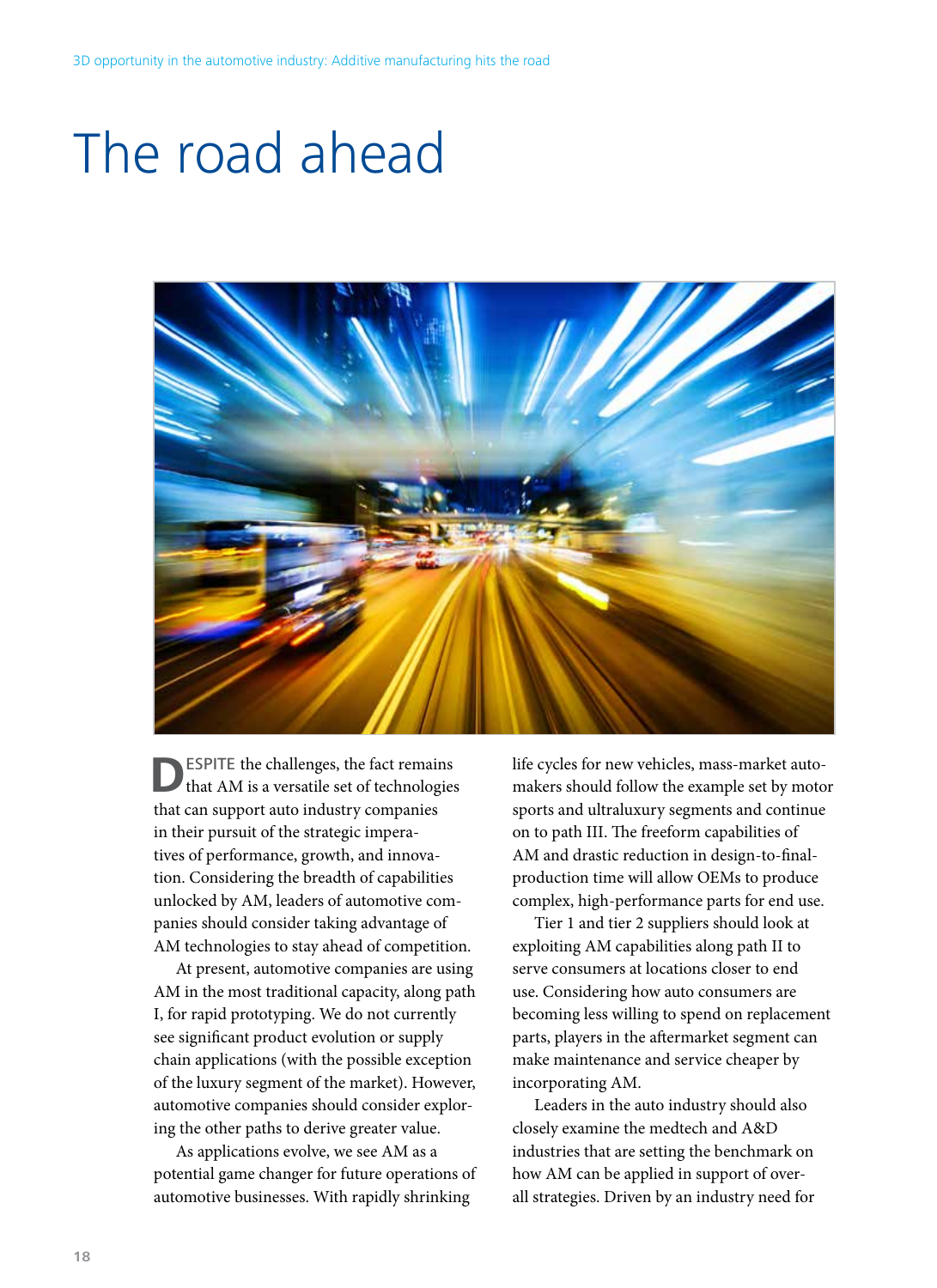individualized products, medtech began with mass customization. By making use of the reduced minimum efficient scale, it is now leading in the application of AM in mass customization. Automakers can benefit from the medtech model of operation.

A&D, on the other hand, is not just working on how to apply existing AM technologies but is actively participating in solving challenges that AM is facing. A&D companies are pioneering the development of new process technologies and partnering with research organizations to develop new materials that are simplification and reduced assembly requirements could have a direct impact on the supply base by reducing the size and complexity of auto supply chains. As product innovations supported by AM increase, OEMs will find that they have the opportunity to enhance their business model by operating a leaner and tighter supply chain.

While it is important to look at the advantages of AM, it is just as necessary to keep track of how the legal environment around the use of AM is evolving. Laws around how intellectual property can be protected and used are yet to

Considering the breadth of capabilities unlocked by AM, leaders of automotive companies should consider taking advantage of AM technologies to stay ahead of competition.

suited to AM. Like the A&D industry, the auto industry too has needs specific to its model of operation. Instead of waiting for materials and AM process technologies to develop elsewhere and adapt them later, auto companies should ask themselves if they can play an active role in the development of AM as well. This will help them position AM as a differentiator before the competition catches up.

The automotive industry is a low-margin, capital-intensive industry. To sustain profitability and market leadership, OEMs need to relook at their business model. Parts

be clarified. Simultaneously, auto companies should partner with service bureaus and universities to provide training and build a skilled talent pool that can work with AM.

While traditional manufacturing techniques are deeply entrenched and will continue to hold a dominant position in the automotive industry, additive manufacturing is making inroads. While AM will not become the only manufacturing technique in the future, it will nonetheless play an important role in shaping the global automotive landscape.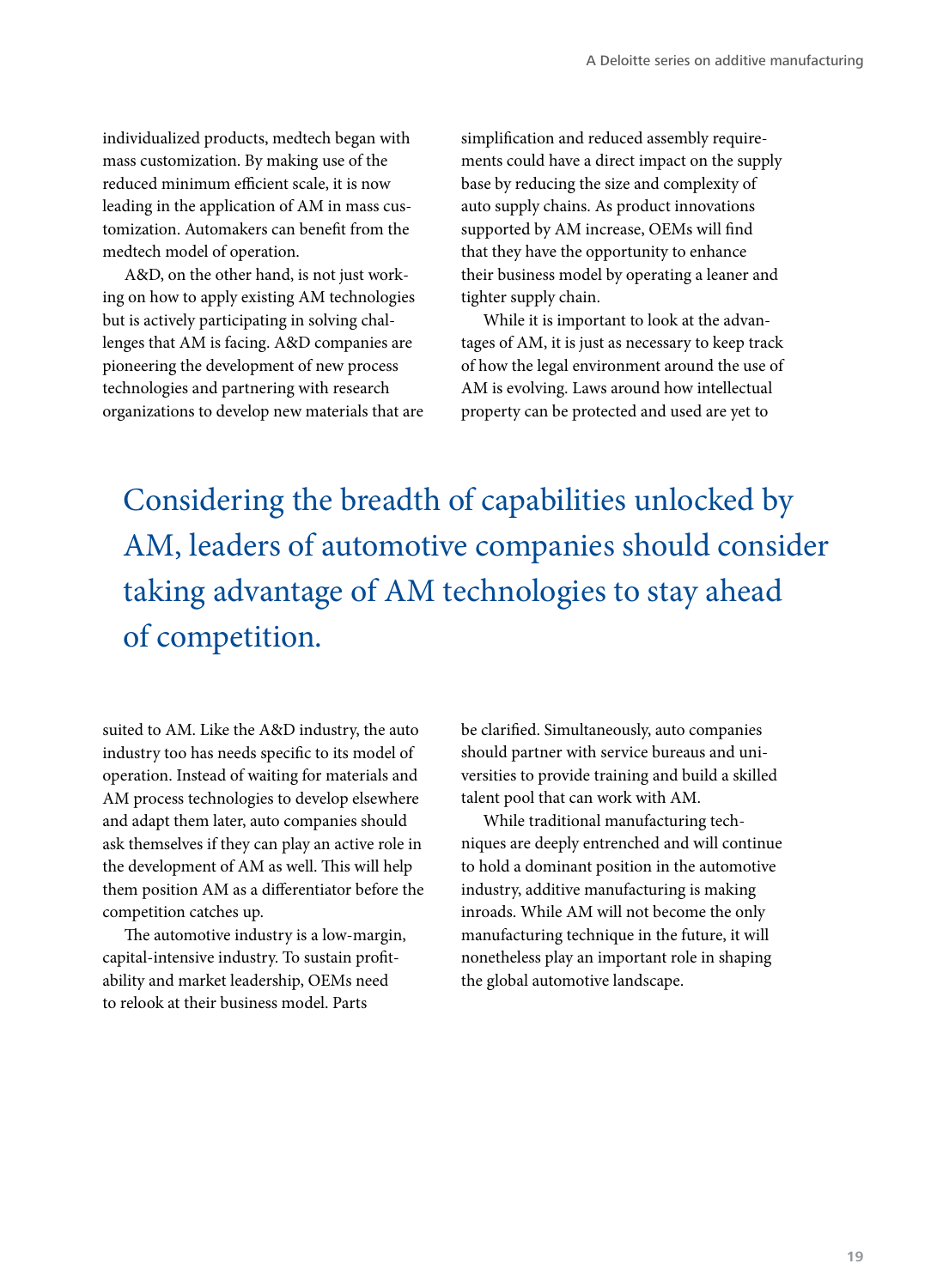Deloitte Consulting LLP's supply chain and manufacturing operations practice helps companies understand and address opportunities to apply advanced manufacturing technologies to impact their businesses' performance, innovation, and growth. Our insights into additive manufacturing allow us to help organizations reassess their people, process, technology, and innovation strategies in light of this emerging set of technologies. Contact the author for more information or read more about our alliance with 3D Systems and our 3D Printing Discovery Center on www. deloitte.com.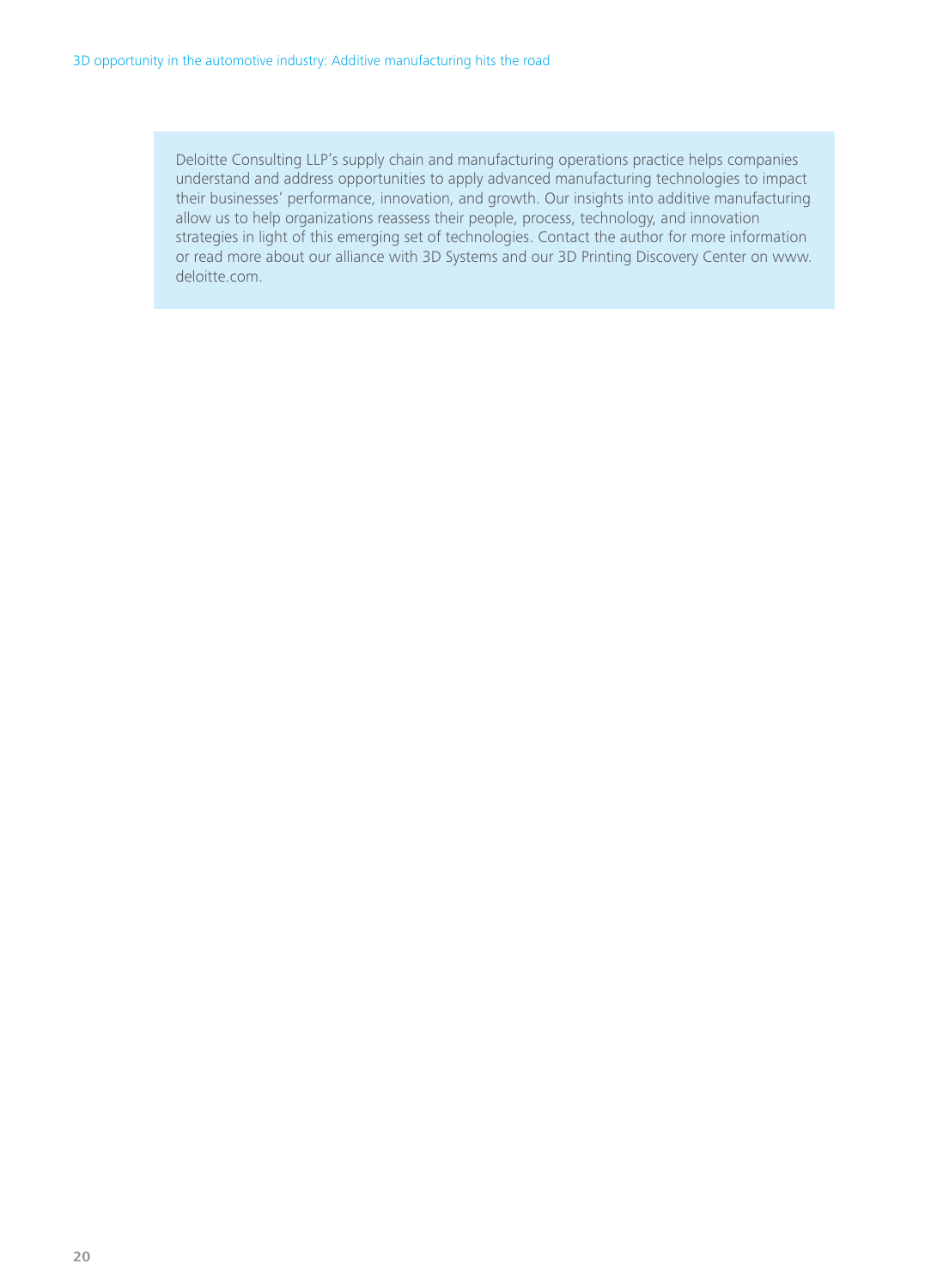# Endnotes

- 1. Mark Cotteleer, Jonathan Holdowsky, and Monica Mahto, *The 3D opportunity primer: The basics of additive manufacturing,* Deloitte University Press, 2014.
- 2. Ibid.
- 3. Bloomberg, accessed March 21, 2014.
- 4. *Industry report: Global auto parts and accessories manufacturing*, IBISWorld, October 2013.
- 5. Craig A. Giffi et al., "Cracking the genetic code of high-performance manufacturers," *Deloitte Review* 14, January 2014.
- 6. Hollow structures contain empty spaces within the walls of the part, in contrast to fully dense parts. Lattice structures involve "geometric patterns, such as hexagonal (or honey-comb) structures, crossing structures, or triangular structures, that provide support only in areas that the product is under stress." See Garrett White and Daniel Lynskey, *Economic analysis of additive manufacturing for final products: An industrial approach*, Swanson School of Engineering, University of Pittsburgh, April 13, 2013.
- 7. Mark Cotteleer and Jim Joyce, "3D opportunity: Additive manufacturing paths to performance, innovation, and growth," *Deloitte Review* 14, January 2014.
- 8. For an overview of SLS and SLA technologies, as well as a general primer on additive manufacturing technologies and processes, see Cotteleer, Holdowsky, and Mahto, *The 3D opportunity primer*. For more detail on GM's use of these technologies, see 3D Systems, "3D rapid prototyping fast tracks GM fuel efficiency gains," http://www.3dsystems.com/learning-center/ case-studies/3d-rapid-prototyping-fast-tracksgm-fuel-efficiency-gains, accessed January 15, 2014.
- 9. Stratasys, "FDM helps automotive-products supplier streamline design," http://www.stratasys. com/resources/case-studies/automotive/danacorp, accessed January 15, 2014.
- 10. For more information on the impact of additive manufacturing on tooling applications, see Mark Cotteleer, Mark Neier, and Jeff Crane, *3D opportunity in tooling: Additive manufacturing shapes the future*, Deloitte University Press, April 2014, http://dupress.com/articles/additive-manufacturing-3d-opportunity-in-tooling/?icid=hp:ft:01.
- 11. Stratasys, "Direct digital manufacturing at BMW," http://www.stratasys.com/resources/ case-studies/automotive/bmw, accessed January 15, 2014.
- 12. Ibid.
- 13. Troy Jensen, *3D printing: A model of the future*, PiperJaffray, March 2013.
- 14. Sunil Jauhar, K. M. Asthankar, and A. M. Kuthe, "Cost benefit analysis of rapid manufacturing in automotive industries," *Advances in Mechanical Engineering and its Applications* 181, vol. 2, no. 3 (2012).
- 15. Ford Media Center, "Ford's 3D-printed auto parts save millions, boost quality," December 13, 2013, https://media.ford.com/content/fordmedia/fna/us/en/news/2013/12/12/ford\_s-3dprinted-auto-parts-save-millions--boost-quality. html, accessed January 20, 2014.
- 16. Automotive OEMs have been rationalizing their supplier bases since the mid-1990s. See Cuihong Li, "Supply base design for supplier competition and investment of effort under cost and demand uncertainties," 21st Annual Conference of the Production and Operations Management Society, May 2010; James O'Kane and Robert Trimble, "Migration issues in modularity for 1st tier automotive suppliers," *International Journal of Business and Management* 3, no. 5 (2008).
- 17. Bill Griffith, "Ford F-150 flaunts aluminum's allure; Honda pitches a fit," *Boston.com*, February 3, 2104, http://www.boston.com/cars/ news-and-reviews/2014/02/03/ford-flauntsaluminum-allure-honda-pitches-fit/OUDpZkpGuBFDhO9F6ne0pL/story.html, accessed February 6, 2014.
- 18. Justin Scott et al., *Additive manufacturing: Status and opportunities*, Science and Technology Policy Institute, Institute for Defense Analyses, March 2012.
- 19. For information on how A&D companies are implementing AM, see John Coykendall, Mark J. Cotteleer, Jonathan Holdowsky, and Monika Mahto, *3D opportunity for aerospace and defense: Additive manufacturing takes flight*, Deloitte University Press, 2014 (forthcoming).
- 20. Razvan Udroiu, Dan-Andrei Serban, and George Belgiu, "Optimization of rapid prototyping for electrical vehicle manufacturing," *Annals of DAAAM for 2010 & Proceedings of the 21st*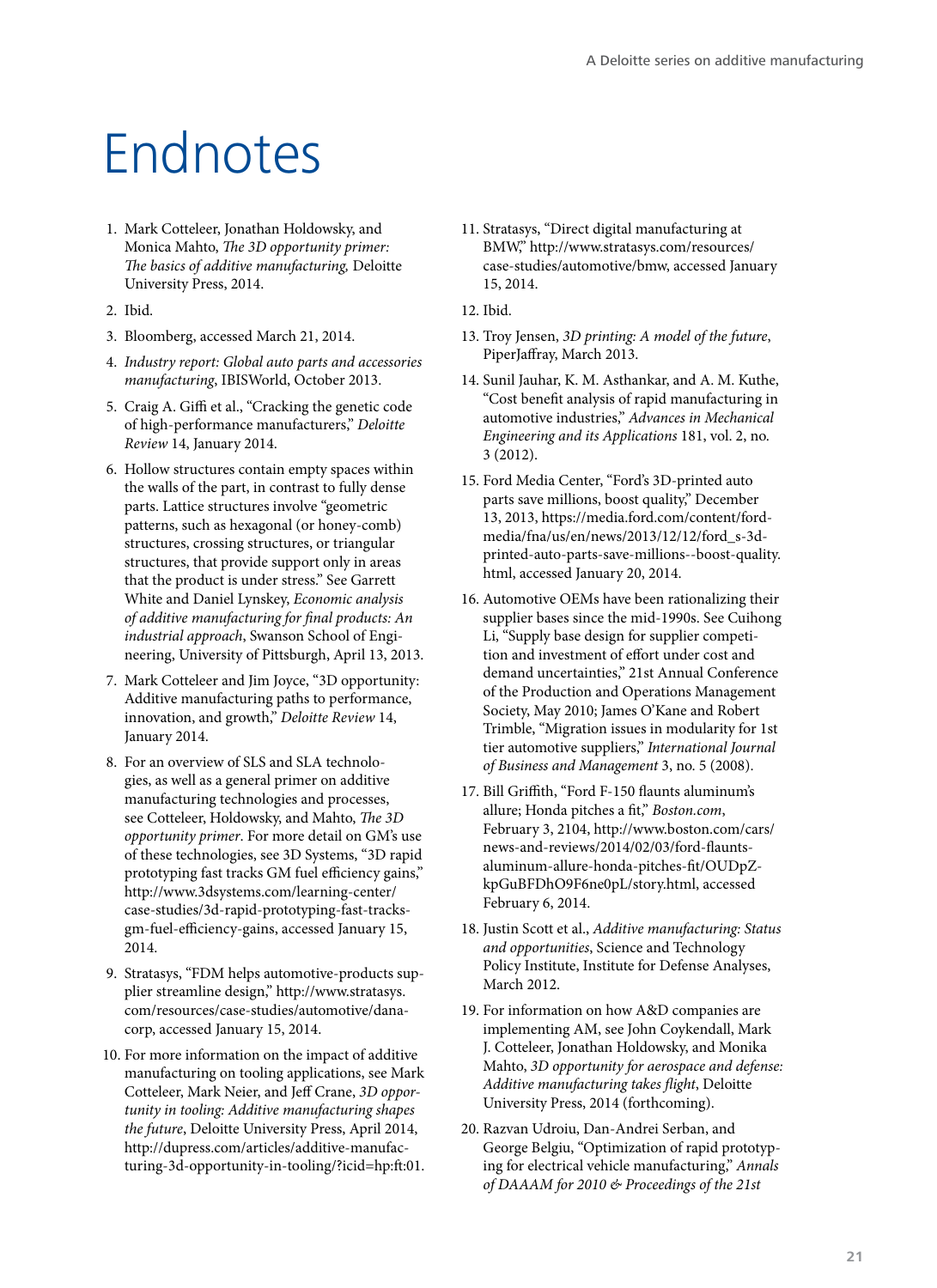*International DAAAM Symposium* 21, no. 1 (2010); Cotteleer and Joyce, "3D opportunity," January 2014.

- 21. SLM is an additive manufacturing technique that fuses fine metallic powder using highpower laser to create products. For Delphi's use of SLM, see FESPA, "3D printing, additive manufacturing and drivers for adoption," October 23, 2012, http://www.fespa.com/ news/industry-news/3d-printing-additivemanufacturing-and-drivers-for-adoption-fespa. html, accessed January 17, 2014.
- 22. Ibid.
- 23. Ing Jürgen Gausemeier et al., *Thinking ahead the future of manufacturing: Future applications*, Heinz Nixdorf Institute, Direct Manufacturing Research Center, 2012.
- 24. K. P. Karunakaran et al., "Rapid manufacturing of metallic objects," *Rapid Prototyping Journal*  18, no. 4 (2012): pp. 264–280. Conformal cooling channels can also be used in tooling applications along path I.
- 25. Ian Gibson, David W. Rosen, and Brent Stucker, "The use of multiple materials in additive manufacturing," *Additive Manufacturing Technologies*, 2010, pp. 423–436.
- 26. Phil Reeves, "Putting 3D printing into your value stream: Opportunities for new business models," Econolyst presentation, Printshow London 2012, October 19, 2012.
- 27. 3D Systems, "Joe Gibbs Racing uses 3D printed duct outlet," http://www.stratasys.com/industries/automotive, accessed on January 30, 2014.
- 28. For more information on how the medtech industry is applying AM, see Glenn Synder, Mark Cotteleer, and Ben Kotek, 3*D opportunity for medical technology: Additive manufacturing comes to life*, Deloitte University Press, 2014.
- 29. Efraim Levy, "Industry surveys: Autos and auto parts," S&P Capital IQ, December 2013.
- 30. Michelle Collins et al., *Managing growth: Key challenges in North America facing Japanese automotive suppliers*, Deloitte, 2008.
- 31. *Industry report: Auto parts stores in the US*, IBISWorld, October 2013.
- 32. Justin Scott, et. al, *Additive manufacturing: Status and opportunities*, Science and Technology Policy Institute, Institute for Defense Analyses, March 2012.
- 33. Rapidform (now known as 3D Systems Geomagic), *Jay Leno's garage brings classics back to life using Rapidform*, http://www.rapidform. com/success-stories/automotive/jay-lenosgarage/, accessed February 6, 2014.
- 34. C. Selcuk, "Laser metal deposition for powder metallurgy parts," *Powder Metallurgy* 54, no. 2 (2011), Institute of Materials.
- 35. For a summary of additive manufacturing processes and technology cited here, see Cotteleer, Holdowsky, and Mahto, *3D opportunity primer*.
- 36. Jim Kor, "On digitally manufacturing URBEE 2," Kor Ecologic, April 2013; Jim Kor, "URBEE: Designing with digital manufacturing in mind," Kor Ecologic, April 2012.
- 37. Elaheh Ghassemieh, "Materials in automotive application, state of the art and prospects," *New Trends and Developments in Automotive Industry*, Prof. Marcello Chiaberge (Ed.) (InTech: 2011).
- 38. Tess Hellgren, Maryse Penny, and Matt Bassford, *Future technology landscapes: Insights, analysis and implications for defence*, RAND Europe, 2013.
- 39. J. Simon Leigh et al., "A simple, low-cost conductive composite material for 3D printing of electronic sensors," PLOS ONE 7, no. 11 (2012).
- 40. NetComposites, "European project NanoMaster develops expanded graphite for direct graphene production," December 18, 2012, http://www. netcomposites.com/news/european-projectnanomaster-develops-expanded-graphite-fordirect-graphene-production/7932, accessed January 16, 2014.
- 41. Olga S. Ivanova, Christopher B. Williams, and Thomas A. Campbell, "Additive manufacturing (AM) and nanotechnology: Promises and challenges," *Rapid Prototyping Journal* 19, no. 5 (2013): pp. 353–364.
- 42. Adrianne Jeffries, "New 3D printer can print in carbon fiber," *Verge*, January 29, 2014, http:// www.theverge.com/2014/1/29/5357186/new-3dprinter-can-print-in-carbon-fiber, accessed January 30, 2014.
- 43. F. H. Froes, H. Friedrich, J. Kiese, and D. Bergoint, "Titanium in the family automobile: The cost challenge," *JOM* 56, no. 2 (2004): pp. 40–44.
- 44. Tanya Powley, "Metalysis holds talks on titanium process," *Financial Times*, December 3, 2013, http://www.ft.com/intl/cms/s/0/7f9f7076-5c27- 11e3-931e-00144feabdc0.html#axzz2qSRv1n6T, accessed January 15, 2014.
- 45. Scott et al., *Additive manufacturing*, March 2012.
- 46. K. Nyembwe et al., "Assessment of surface finish and dimensional accuracy of tools manufactured by metal casting in rapid prototyping sand moulds," *South African Journal of Industrial Engineering* 23, no. 2 (2012): pp. 130–143.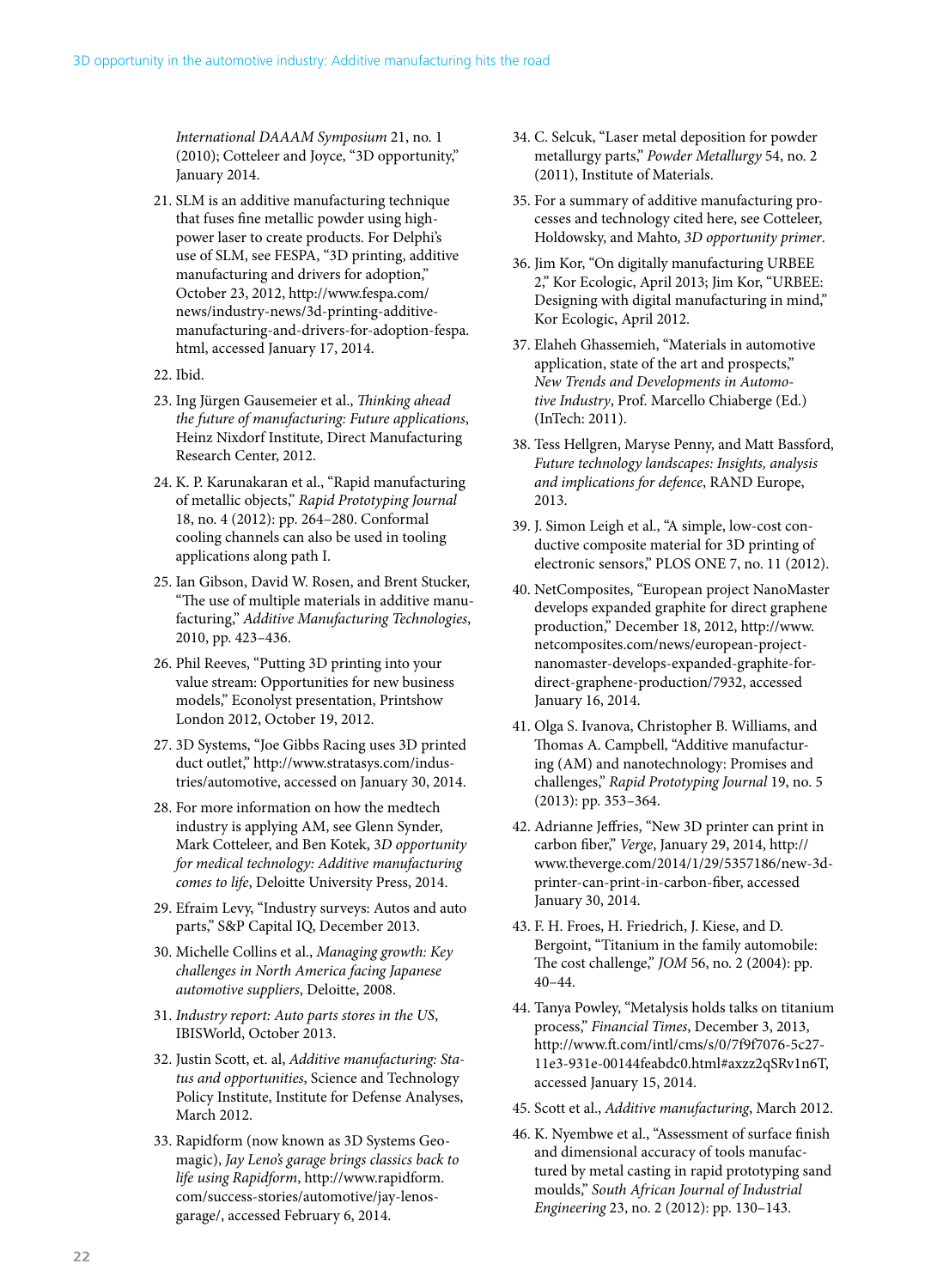- 47. Bonnie Meyer, "Accuracy in additive manufacturing," *Machine Design* 84, no. 10 (2012): pp. 56–62.
- 48. Lawrence E. Murr et al., "Characterization of titanium aluminide alloy components fabricated by additive manufacturing using electron beam melting," *Acta Materialia* 58 (2010): pp. 1887–1894.
- 49. Neal de Beer, *Additive manufacturing: Turning mind into matter*, Sierra College Center for Applied Competitive Technologies, May 31, 2013; Ian Campbell, Dave Bourell, and Ian Gibson, "Additive manufacturing: Rapid prototyping comes of age," *Rapid Prototyping Journal* 18, no. 4(2012): pp. 255–258.
- 50. K. Boivie et al., "The concept of hybrid manufacturing for high performance parts," *South African Journal of Industrial Engineering* 23, no. 2 (2012): pp. 106–115.
- 51. R. J. Friel and R. A. Harris, "Ultrasonic additive manufacturing: A hybrid production process for novel functional products," *Proceedings of the Seventeenth CIRP Conference on Electro Physical and Chemical Machining (ISEM)* 6 (2013): pp. 35–40.
- 52. Fabrisonic, "Ultrasonic additive manufacturing overview," http://www.fabrisonic.com/ultrasonic\_additive\_overview.html, accessed January 16, 2014.
- 53. IBISWorld, *Industry report: Global car and automobile manufacturing*, May 2013.
- 54. H. Schleifenbaum et al., "Direct photonic production: Towards high speed additive manufacturing of individualized goods," *Production Engineering* 5, no. 4 (2011): pp. 359–371.
- 55. "Out of bounds additive manufacturing," Materials for Aerospace, *Advanced Materials and Processes*, March 2013, vol. 171, no. 3: p. 15.
- 56. Materialise, "The Areion by Formula Group T: The world's first 3D printed race car," http:// www.materialise.com/cases/the-areion-byformula-group-t-the-world-s-first-3d-printedrace-car, accessed January 16, 2014.
- 57. Mick Feloy et al., *Technology and skills in the aerospace and automotive industries*, UK Commission for Employment and Skills, October 2013.
- 58. Ibid.
- 59. Pete Basiliere et al., "Predicts 2014: 3D Printing at the inflection point," Gartner, December 2, 2013.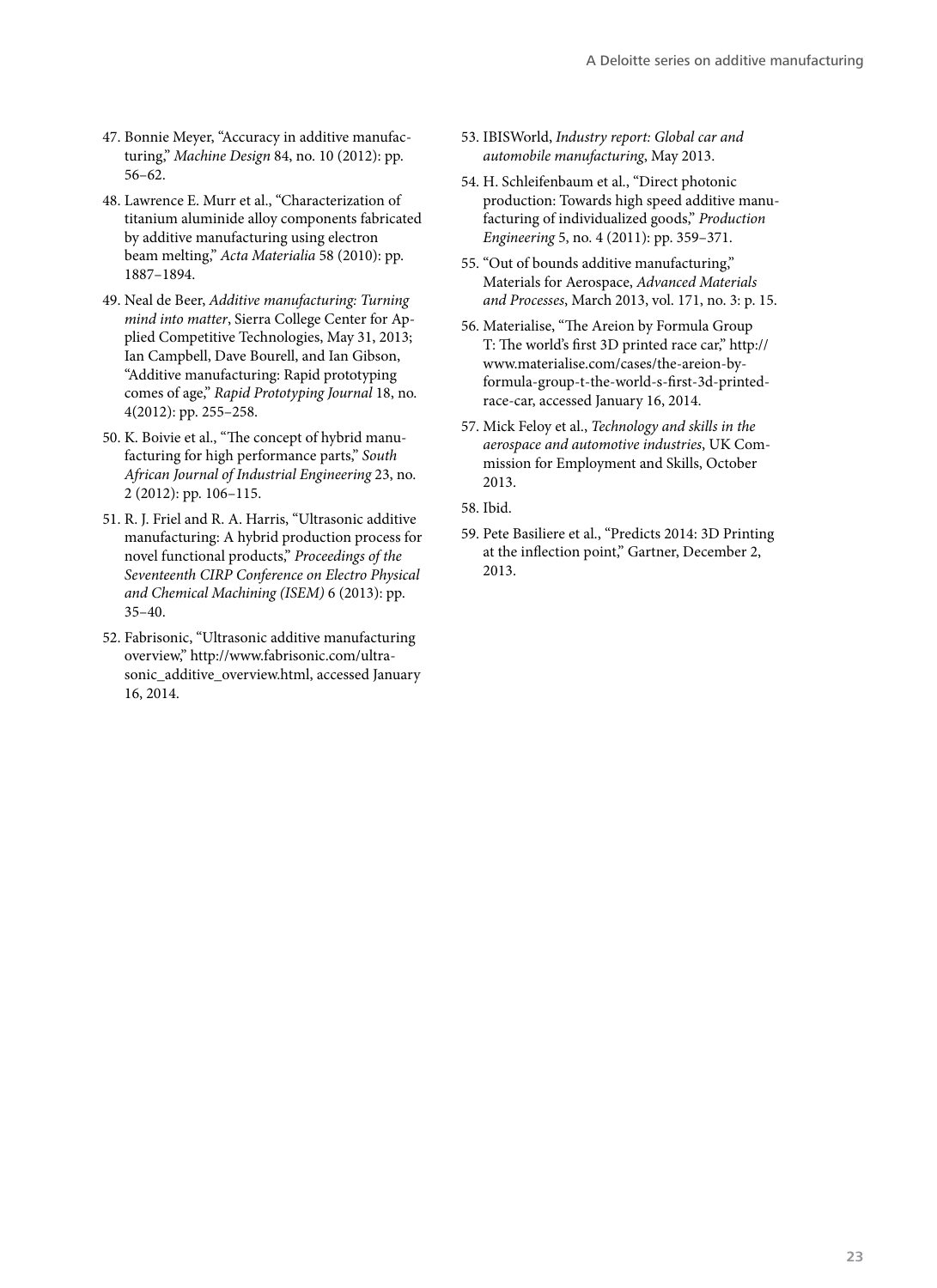# Acknowledgements

We would like to give special thanks to **Mark Cotteleer** of Deloitte Services LP, who worked closely with the authors on every step of the research and helped them to bring the article into its current shape. We would also like to thank **Anupam Narula** and **Junko Kaji** of Deloitte Services LP for their valuable feedback to make the article richer in terms of content.